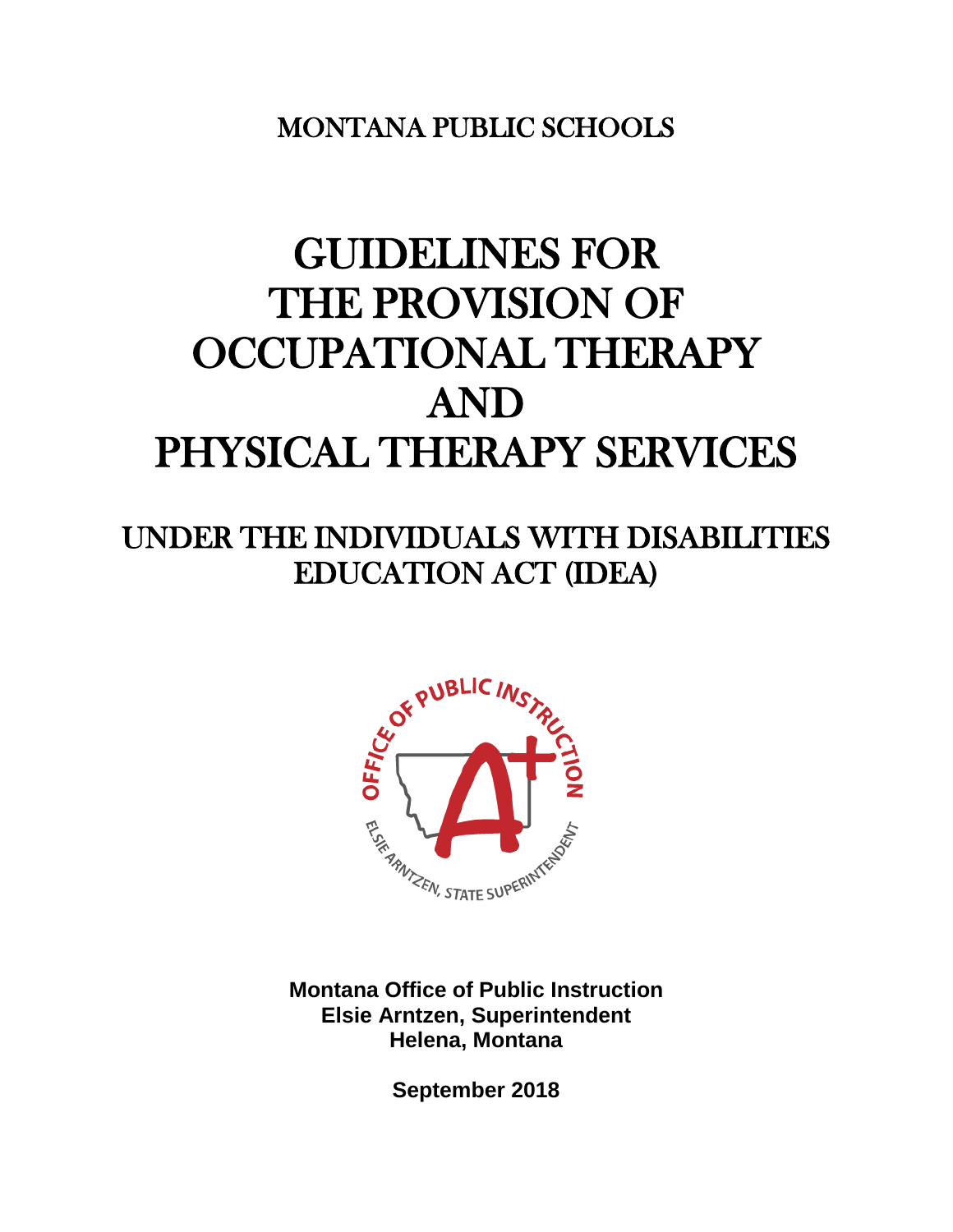# TABLE OF CONTENTS

| The Distinction Between School-Based Therapy and Non-School-Based<br>Private Practices of Individuals Not Employed or under Contract with the District11 |  |
|----------------------------------------------------------------------------------------------------------------------------------------------------------|--|
|                                                                                                                                                          |  |
|                                                                                                                                                          |  |
|                                                                                                                                                          |  |
|                                                                                                                                                          |  |
|                                                                                                                                                          |  |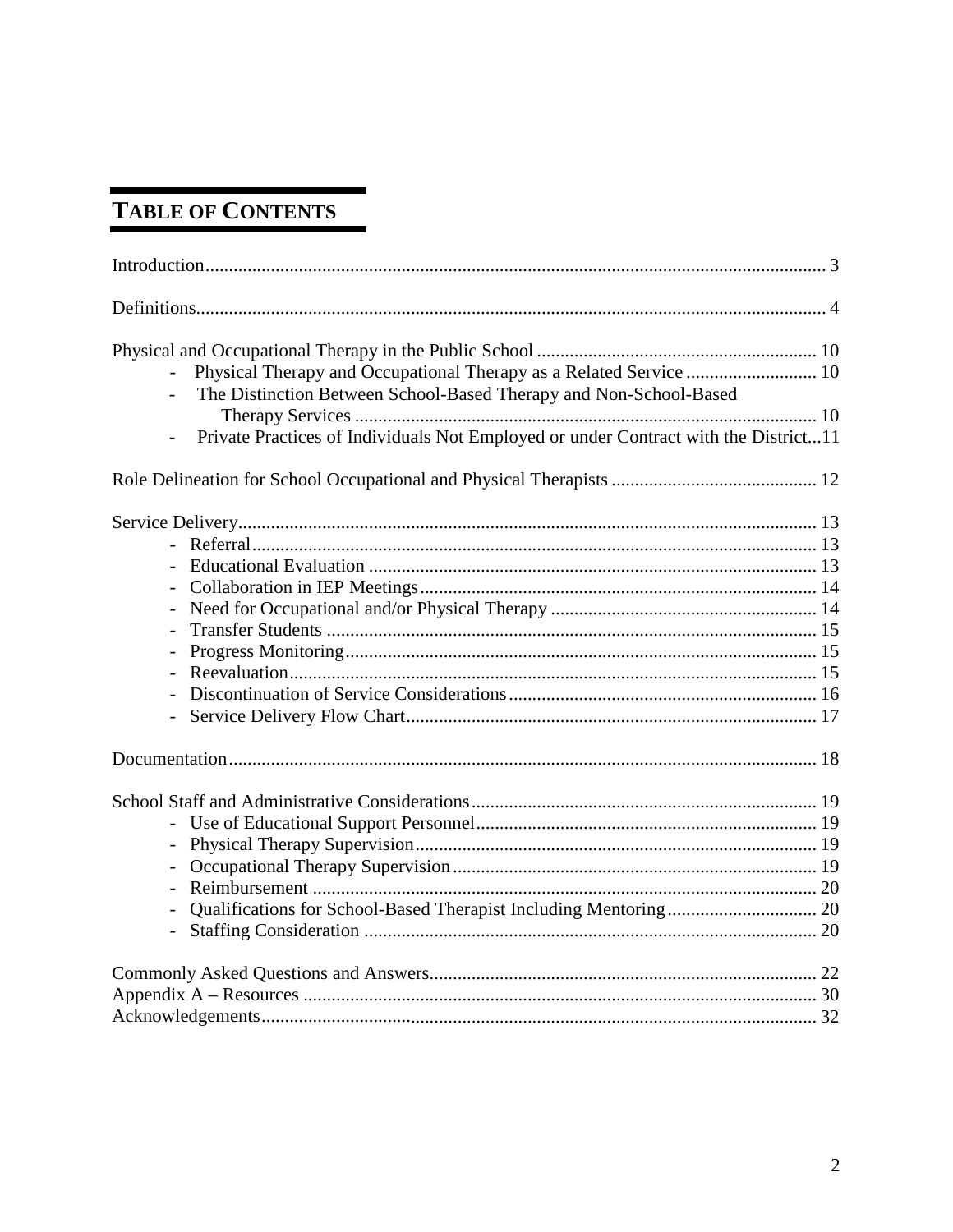## **INTRODUCTION**

This document provides guidelines for parents, education staff, administrators, occupational therapists, and physical therapists who deliver services in Montana public schools. The primary purpose of this publication is to encourage a cooperative effort between those involved in the delivery of physical and occupational therapy as related services and education providers across the state.

These guidelines were developed through a collaborative effort between the Montana School OT/PT Organization and Montana's Office of Public Instruction. Throughout the process, guidelines were reviewed from multiple other states and information pertinent to Montana was included. It is recommended that school districts follow them closely to maximize positive results for children with disabilities and establish a consistent approach for services throughout Montana public schools.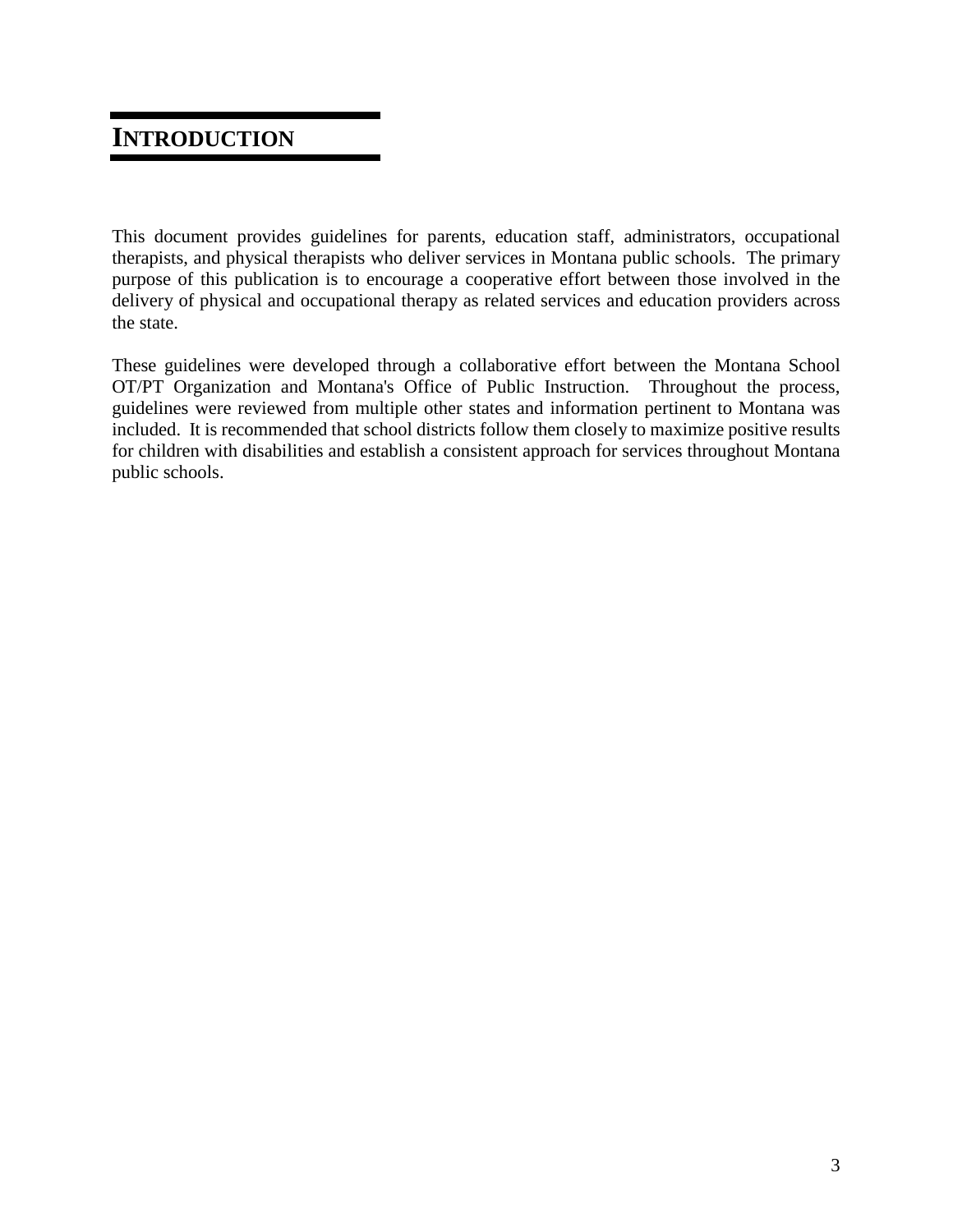### **DEFINITIONS**

**Due to a variety of professionals, paraprofessionals, parents, and caregivers that will utilize this document statewide and due to the multiple interpretations of terminology used in the school system, the following definitions have been provided:**

**Activities of Daily Living (ADLs):** The ADLs are any life skill required to move through the day. It can include, but is not limited to: dressing, bathing, toileting, feeding, and mobility as they impact a student's ability to participate in the school environment. IADLs: see Instrumental Activities of Daily Living

**Adapted Physical Education (ADPE, APE):** Adapted physical education is special education. It is a diversified program of developmental or remedial activities designed to enhance the gross motor abilities of students who have substantial medical, orthopedic, and/or neurological conditions that preclude the student from participating in the regular health enhancement/physical education program. Activities are generally adapted to meet the specific needs of the student and to allow him/her to participate as much as possible in the curriculum based on the student's IEP. The APE is to be implemented by a Physical Education Teacher, or a Special Education Teacher, but not by the physical or occupational therapist.

**Administrative Rules of Montana (ARM):** The [ARM](http://arm.sos.mt.gov/) are the rules that state agencies make to implement those laws. There are also cross-reference tables from Montana Code Annotated citations to ARM at the end of each title.

**Assessment:** The formal or informal gathering of data as part of an evaluation for eligibility for special education and related services. It may also include data collection to determine progress on IEP goals.

**Certified Occupational Therapy Assistant (COTA):** A COTA means a person licensed to assist in the practice of occupational therapy, who works under the general supervision of an occupational therapist in accordance with the provisions of the Essentials for an Approved Educational Program for the Occupational Therapy Assistant (37-24-103(2), MCA).

**Evaluation Report Team (ERT):** See Evaluation and Eligibility Determination Team

**Collaboration:** The process of two or more team members/individuals working together toward a common purpose or goal.

**Collaborative Model:** The school-based collaborative model includes a partnership of inter disciplinary members, (including related services), each of whom assumes responsibility for participation in developing and implementing shared goals that are relevant to a student's academic/functional performance. The Occupational and/or Physical Therapist utilize their knowledge and skills to focus on the student's underlying foundational abilities that contribute to the achievement of the collaborative goal. The collaborative model may include consultation,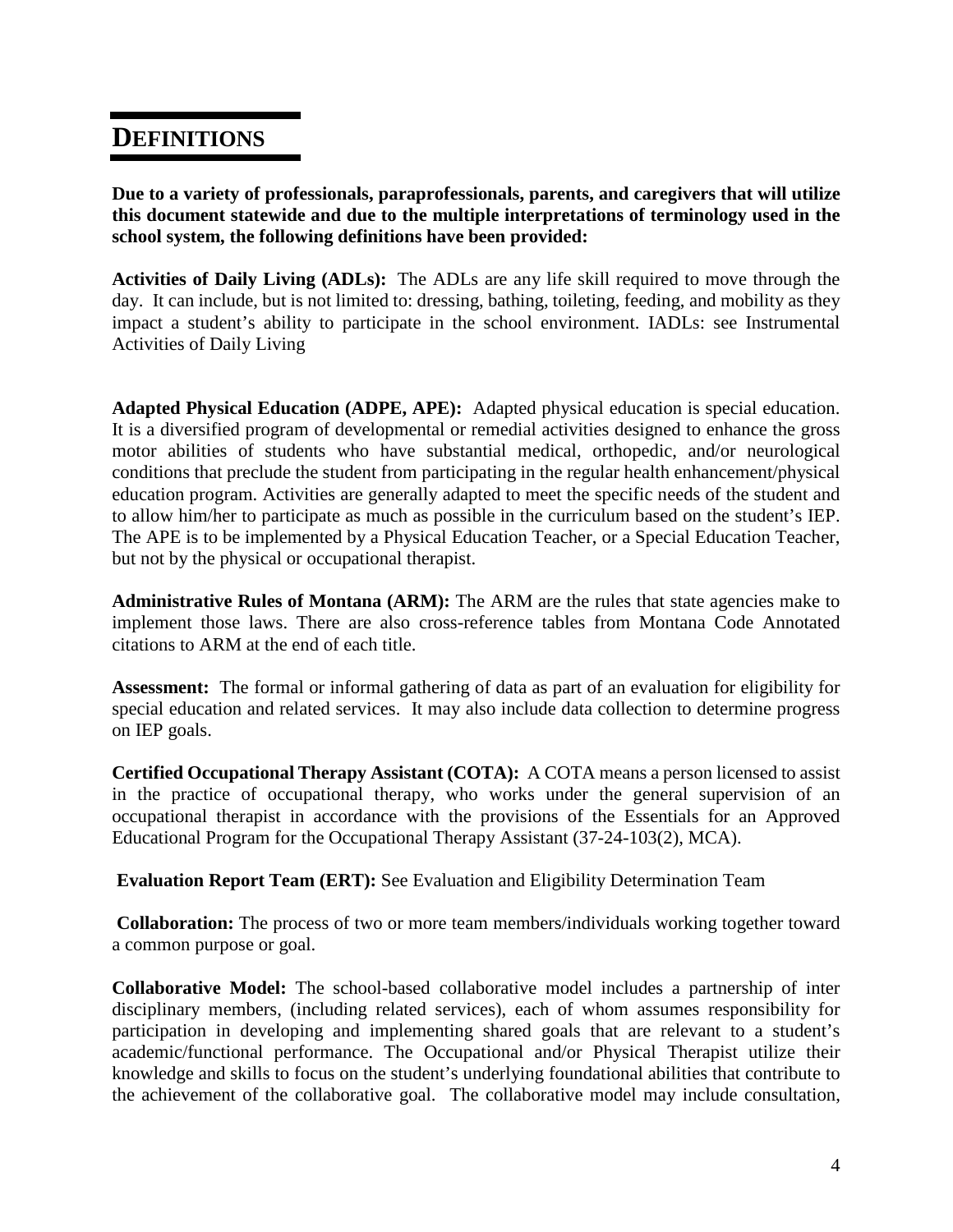skilled observations, direct service, staff education and training, equipment recommendations, research, and program development.

**Consultation:** Consultation is when a school-based physical or occupational therapist provides advice or service recommendations.

**Direct Services:** Direct services involve the treatment of a child individually or in a small group setting. This can happen throughout the educational environment and focuses on educationally relevant activities implemented by a school-based physical or occupational therapist or their licensed assistants.

**Disabilities:** A substantially limiting physical or mental impairment that affects basic life activities such as hearing, seeing, speaking, walking, caring for oneself, learning, or working. Under 20-7-401 MCA, child with disabilities means a child evaluated in accordance with the regulations of the Individuals With Disabilities Education Act as having one or more of the impairments listed below and, who, because of those impairments needs special education and related services. A child who is five years of age or younger may be identified as a child with disabilities without the specific disabilities being specified. The impairments included under IDEA in Montana are as follows:

- Deaf
- Deaf-Blind
- Hearing Impairment
- Cognitive Delay
- Vision Impairment
- Orthopedic Impairment
- Learning Disability
- Emotional Disturbance
- Other Health Impairment
- Speech/Language Impairment
- Traumatic Brain Injury
- Autism
- Child With a Developmental Delay (up to age 6)

**Evaluation:** Procedures used to determine whether a child has a disability and the nature and extent of the special education and related services the child needs.

**Evaluation and Eligibility Determination Team:** An ERT shall be used to identify children with disabilities and to determine whether the child needs special education. To assure correct identification of disabilities and proper educational placement, a comprehensive educational evaluation precedes the determination of eligibility for special education. The ERT shall determine whether the evaluation is adequate and whether the student has a disability, which adversely affects the student's educational performance and because of that disability needs special education and related services. The ERT shall prepare a written report of the results of the evaluation and make recommendations, if any, to the IEP team.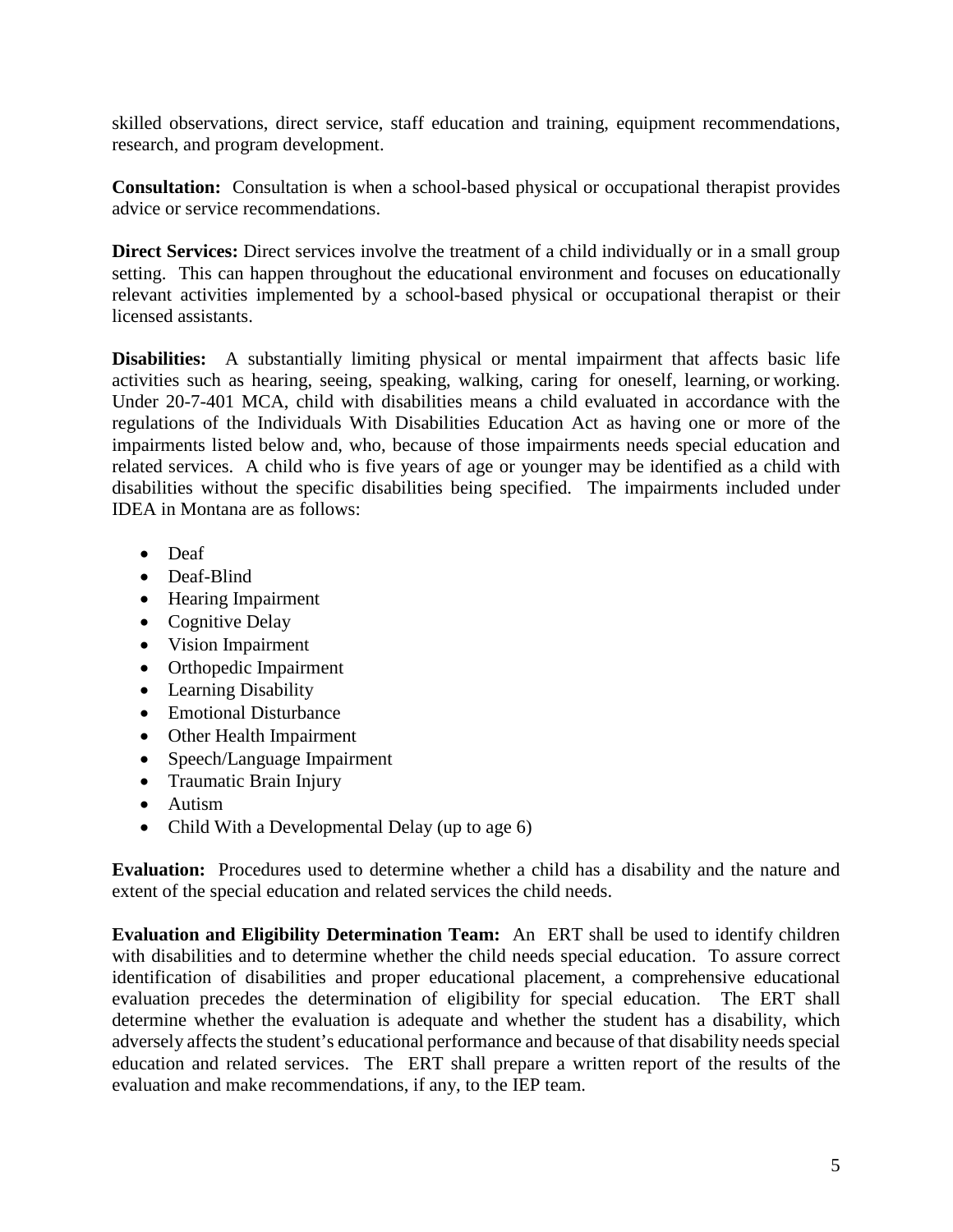**Evidence-Based Practice: American Physical Therapy Association** *(*APTA*) definition of Evidence-based practice (EBP): "Includes the integration of best available research, clinical expertise, and patient/client values and circumstances related to patient/client management, practice management, and health care policy decision making."*

American Occupational Therapy Association (AOTA*) definition of Evidence-based practice (EBP): "is based on the integration of critically appraised research results with the clinical expertise, and the client's preferences, beliefs and values. Based on systematic reviews from experts in the field, the following topic specific children and youth resources provide a comprehensive review of evidence-based findings to support practice. "*

**Free Appropriate Public Education:** A free appropriate public education (FAPE) means special education and related services that (a) are provided at public expense under public supervision and direction and without charge; (b) meet the accreditation standards of the board of public education, the special education requirements of the superintendent of public instruction, and the requirements of the Individuals With Disabilities Education Act; (c) include preschool, elementary school, and high school education in Montana; and (d) are provided in conformity with an individualized education program that meets the requirements of the Individuals With Disabilities Education Act (MCA § 20-7-401).

**Functional Performance:** Functional performance refers to skills or activities that are not considered academic, but support a child's academic achievement and participation in social skills. "Functional is often used in the context of routine activities of daily living" *U.S. Dept. of Educ. Discussion of the Federal Regulations*, 71 Fed. Reg. 46661 (August 14, 2006).

**General Education:** The education program of a school district encompassing all the educational offerings,. General education consists of the educational curriculum of a district except for special education.

**Instrumental Activities of Daily Living (IADLs)**: A focus on care and interacting within the academic setting, including: school-related meal preparation, clean up, and shopping as it relates to those activities, community mobility, financial management, safety awareness, health management and maintenance.

**Indirect Services:** Indirect Services usually occur in the form of meetings, collaboration, or consultation. This would include, but is not limited to, IEP or ERT meetings and all meetings and correspondence with parents, teaching staff and other professional disciplines.

**Individualized Education Program (IEP) 34 CFR § 300.22:** The term "individualized education program" means a written statement for a child with a disability that is developed, reviewed, and revised in accordance with 34 CFR§§ 300.320-300.341.

**Individuals with Disability Education Act (IDEA):** "… is a law that makes available a free appropriate public education to eligible children with disabilities throughout the nation and ensures special education and related services to those children. The IDEA governs how states and public agencies provide early intervention, special education, and related services to more than 6.5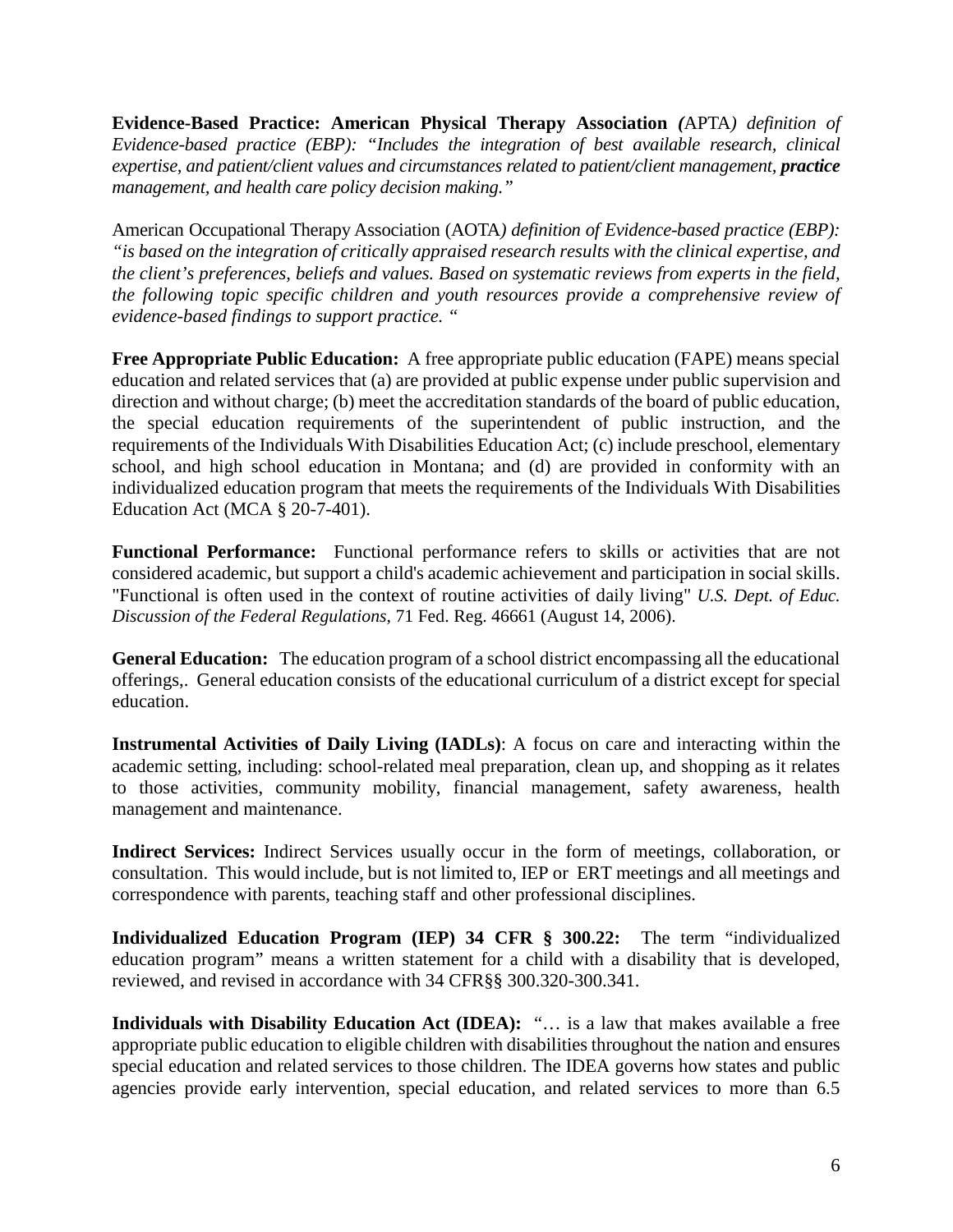million eligible infants, toddlers, children, and youth with disabilities" [\(https://sites.ed.gov/idea/about-idea/\)](https://sites.ed.gov/idea/about-idea/).

**Integration:** Integration usually pertains to a plan established either via consultation, collaboration, or direct services. It is the act of incorporating and coordinating generalization of skills across educational settings.

**Intervention Model:** Educational service delivery includes elements of direct, indirect, consultation, and collaboration. The balance of services is dependent upon the current individual needs of a student and the team decisions during IEP.

**Least Restrictive Environment 34 CFR § 300.114:** Each local education agency shall ensure that (a) to the maximum extent appropriate, students with disabilities, including children in public or private institutions or other care facilities, are educated with children who are not disabled; and (b) that special classes, separate schooling or other removal of students with disabilities from the regular educational environment occurs only when the nature or severity of the disability is such that education in regular classes with the use of supplementary aids and services cannot be achieved satisfactorily.

**Montana Code Annotated (MCA):** The [MCA](http://data.opi.state.mt.us/bills/mca) is a collection of the statues passed by the Montana State Legislature.

**Observation:** 1) As part of an evaluation to determine the existence of a specific learning disability, to watch attentively a child's academic performance in a regular education classroom after the child has been referred for an evaluation and parent consent has been obtained.

2) As part of an evaluation or reevaluation for special education eligibility, reviewing existing data on a child which includes "classroom-based assessments and observations" of the child. The observation consists of teachers and related service providers sharing their concerns/successes noticed during the times the child spent in the classroom or with the related service provider.

**Occupational Therapy (OT):** Occupational therapy means the use of purposeful activity and interventions to achieve functional outcomes to maximize the independence and the maintenance of health of an individual who is limited by physical injury or illness, psychosocial dysfunction, mental illness, developmental or learning disability, the aging process, cognitive impairment or an adverse environmental condition. The practice encompasses assessment, treatment and consultation. Occupational therapy services may be provided individually, in groups or through social systems (MCA § 37-24-103(5)).

**Occupational Therapist (OT)** Occupational Therapist means a person licensed to practice occupational therapy under Montana State Law (MCA § 37-24-103(4)). An occupational therapist in the school setting provides a related service for the assessment, consultation, and treatment of children whose disability, dysfunction or developmental delay interferes with their ability to learn in the areas of fine motor function, sensory processing or activities of daily living.

**On-site Supervision:** Refer to licensure law. See also Supervision section of this manual.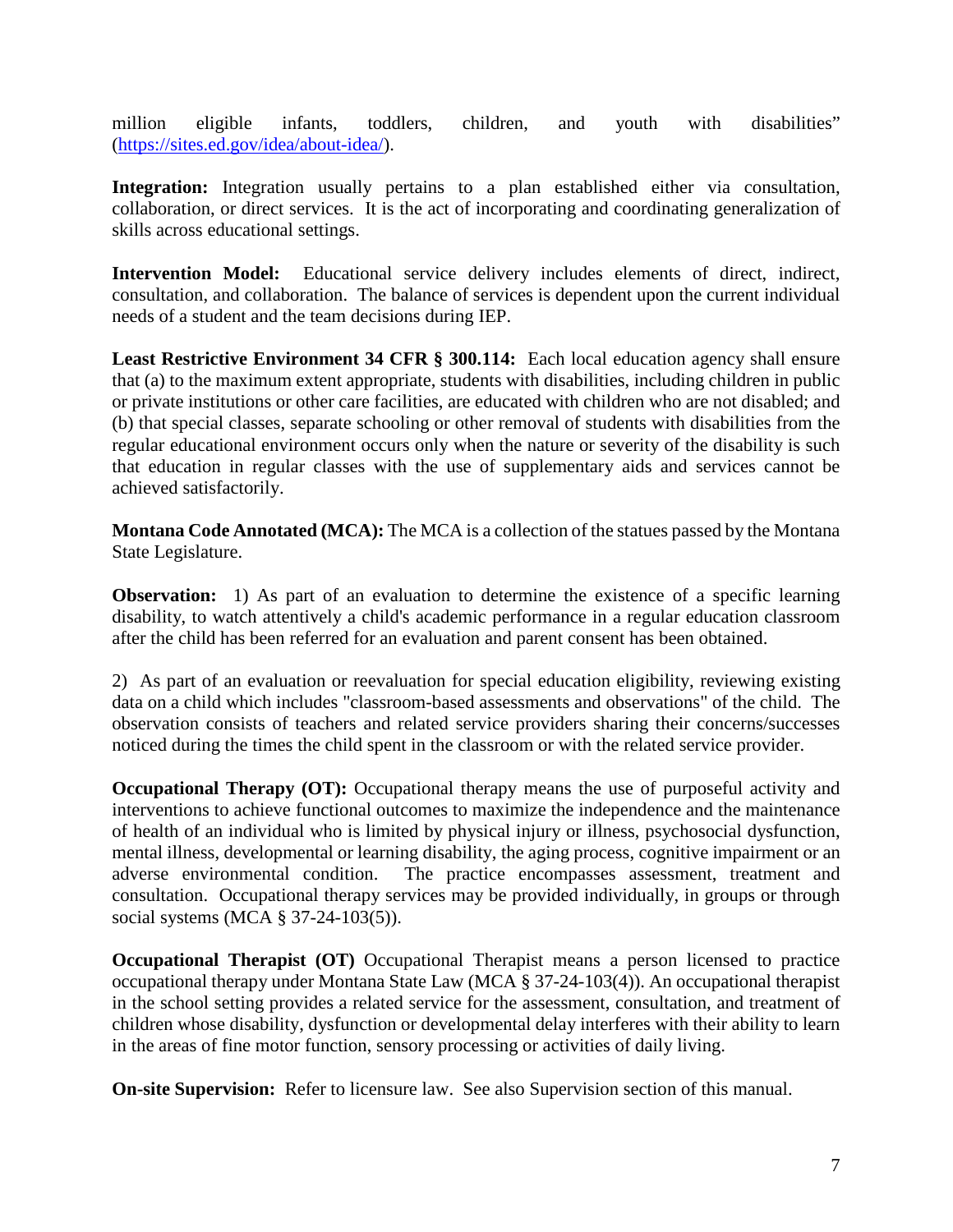**Physical Therapy (PT):** Physical Therapy means the evaluation, treatment, and instruction of human beings to detect, assess, prevent, correct, alleviate, and limit physical disability, bodily malfunction and pain, injury, and any bodily or mental conditions by the use of therapeutic exercise, prescribed topical medications, and rehabilitative procedures for the purpose of preventing, correcting, or alleviating a physical or mental disability (MCA § 37-11-101(7), 34 CFR 300.34(c)(9)).

**Physical Therapist (PT):** Physical Therapist means a person who practices physical therapy (MCA § 37.11-101(4)). A physical therapist in the school setting provides a related service for the assessment, consultation and treatment of children whose physical disability, motor deficit or developmental delay interferes with the student's learning

**Physical Therapist Assistant (PTA):** Physical Therapist Assistant means a person who is a graduate of an accredited physical therapist assistant curriculum, who assists a physical therapist in the practice of physical therapy, but who may not make evaluations or design treatment plans, and who is supervised by a licensed physical therapist (MCA § 37-11-101(5)).

**Private Practitioners:** Any professional or therapist not employed or under contract with the school district or special education cooperative.

**Related Services:** The term "related services" means transportation and such developmental, corrective, and other supportive services as are required to assist a child with a disability to benefit from special education, and includes speech pathology and audiology, psychological services, physical and occupational therapy, recreation, including therapeutic recreation, early identification and assessment of disabilities of children, counseling services, including rehabilitation counseling, and medical services for diagnostic or evaluation purposes. The term also includes school health services, social work services in schools, and parent counseling and training (34 CFR 300.34, 20- 7-401 (3), MCA).

**School-based scope of Practice**: Describes the procedures, actions, and processes that schoolbased occupational and physical therapists are permitted to undertake in keeping with the terms of their professional license and consistent with IDEA and FAPE.

**School-based Therapist**: School-based occupational and physical therapy services refer to services provided by a licensed occupational or physical therapist that is employed by, or under contract with, a school district.

**Screening:** Procedures for gathering data from a specified group of students to determine whether additional evaluation which requires informed parental consent regarding a suspected disability should be pursued by the school district for eligibility for special education and related services. Parents are publicly informed by the district of its screening procedures. Individual parental consent is not required for screening.

• It also refers to a procedure for school professionals to determine appropriate instructional strategies for curriculum implementation and does not require parent consent.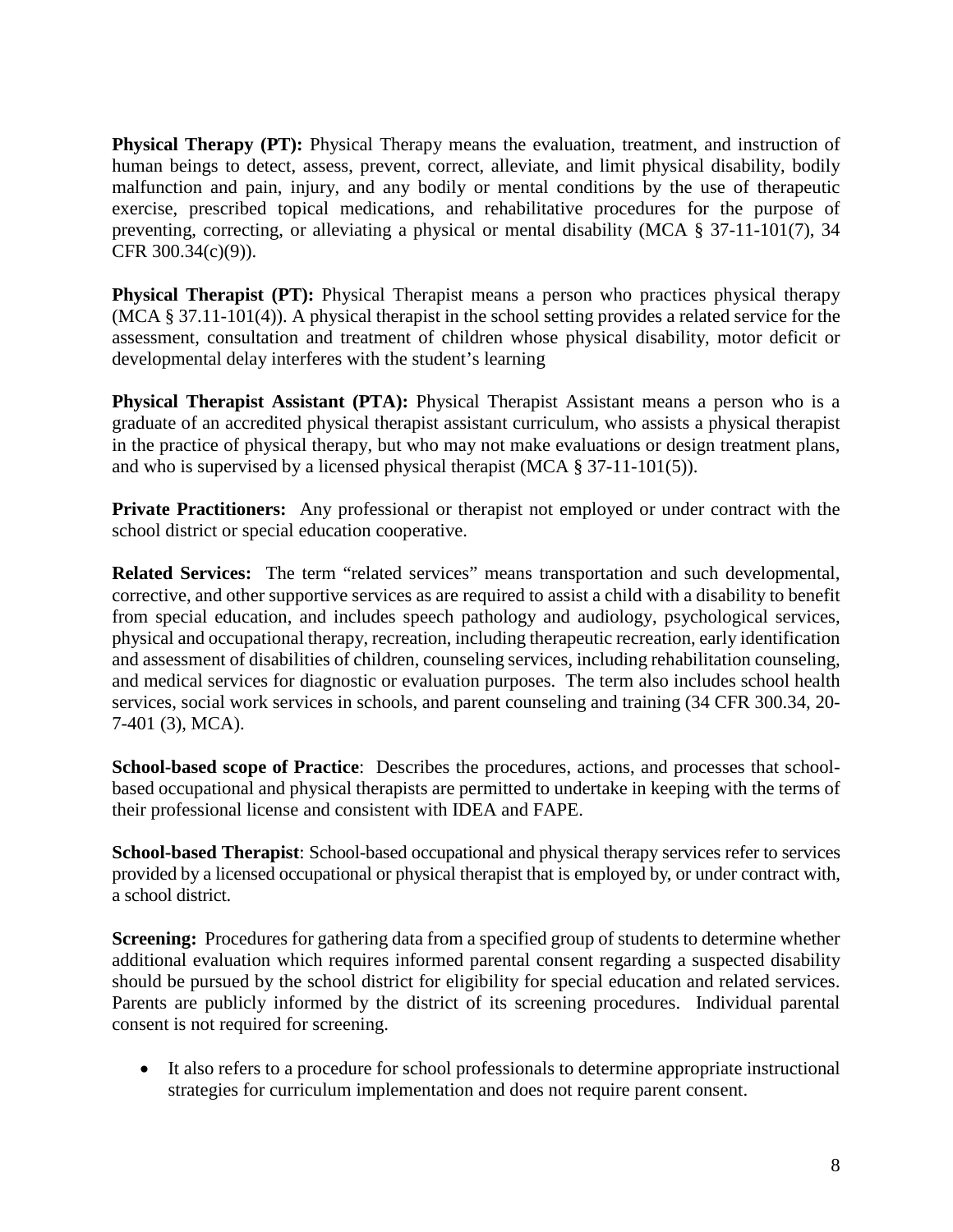**Section 504, 1973 Rehabilitation Act:** "Section 504 is a federal law designed to protect the rights of individuals with disabilities in programs and activities that receive Federal financial assistance from the U.S. Department of Education (ED). Section 504 provides: 'No otherwise qualified individual with a disability in the United States . . . shall, solely by reason of her or his disability, be excluded from the participation in, be denied the benefits of, or be subjected to discrimination under any program or activity receiving Federal financial assistance . . . .' OCR enforces Section 504 in programs and activities that receive Federal financial assistance from ED. Recipients of this Federal financial assistance include public school districts, institutions of higher education, and other state and local education agencies. The regulations implementing Section 504 in the context of educational institutions appear at 34 C.F.R. Part 104" [\(https://www2.ed.gov/about/offices/list/ocr/504faq.html\)](https://www2.ed.gov/about/offices/list/ocr/504faq.html).

**Skilled Services**: Trained therapists will have the knowledge and skills to deliver services for school-based populations ages 3-21.

**Special Education:** Specially designed instruction, provided at no cost to the parents or guardians, to meet the unique needs of a child with a disability, including but not limited to instruction conducted in the classroom, home, hospital, institution, or other settings and instruction in physical education (34 CFR § 300.39(a); MCA § 20-7-401(4)).

**Supplementary Aids and Services:** Supplementary aids and services means aids, services, and other supports that are provided in regular education classes, other education-related settings, and in extracurricular and nonacademic settings, to enable children with disabilities to be educated with nondisabled children to the maximum extent appropriate in accordance with 34 CFR §§300.114 through 300.116 (34 CFR § 300.42). Examples include, but are not limited to: adaptive equipment, special seating arrangements, or provision of assignments in writing.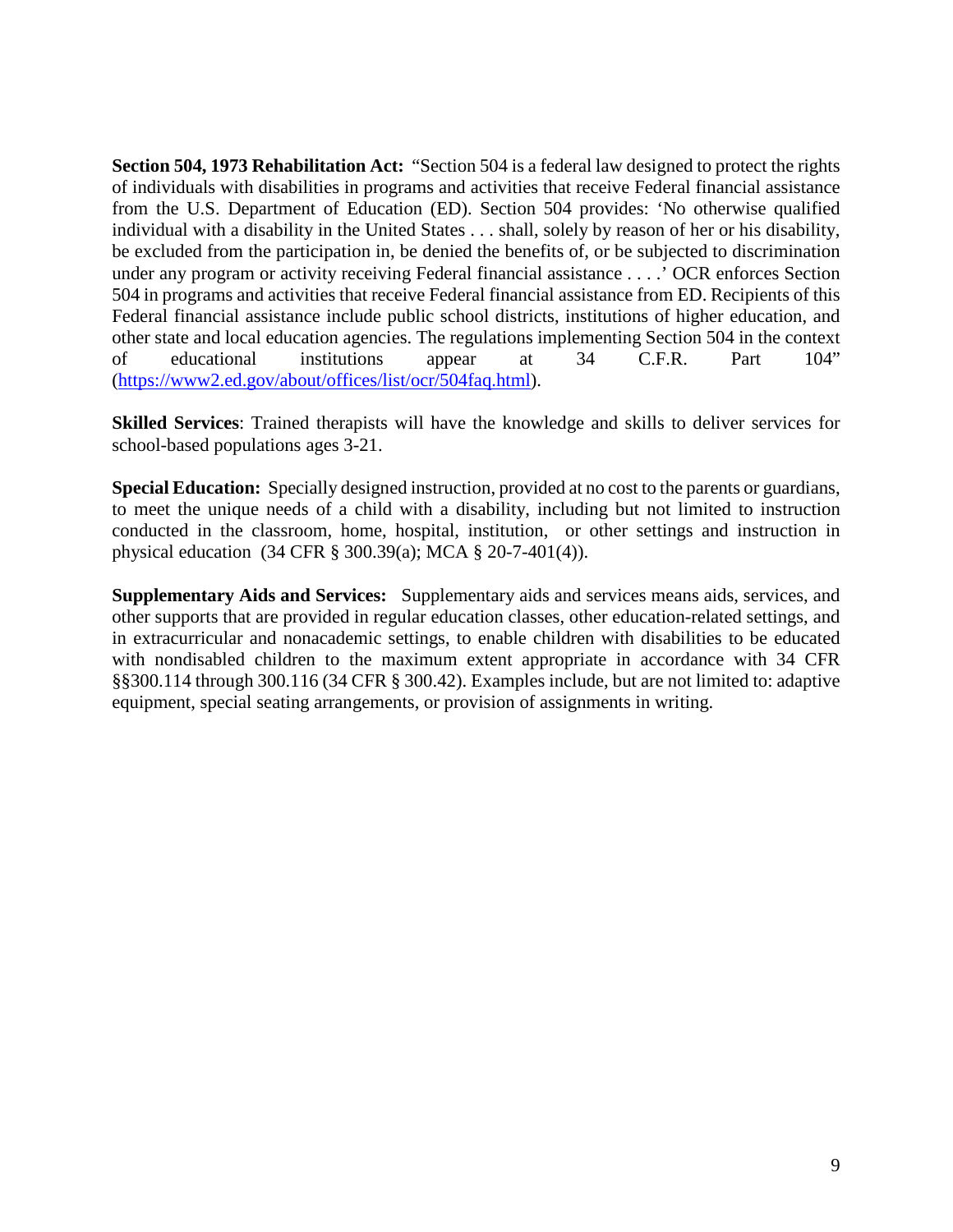# PHYSICAL AND OCCUPATIONAL THERAPY IN THE **PUBLIC SCHOOL**

Federal regulations under IDEA describe occupational therapy (OT) and physical therapy (PT) as "related services" which may be required to assist a "child with disabilities" to benefit from "special education" (34 CFR § 300.34). In order to integrate physical therapy and occupational therapy services effectively within the school setting, the therapist must understand the basic principles of special education and the particular practices of therapy in a school program.

#### **Physical Therapy and Occupational Therapy as a Related Service.**

Under IDEA, the school district is responsible for providing related services and not medical services. A related service is one which is needed to assist the child with a disability to benefit from his or her special education. Physical therapy or occupational therapy services will be provided by the school district as a related service only when the child's special education program requires it.

The presence of medical conditions, injuries and disabilities does not automatically dictate the need for physical therapy or occupational therapy services in the school system. Some students with disabilities may be in regular education programs without the need for any special modifications to the regular education curriculum and are not considered in need of special education services. Likewise, many students who receive special education services may not need occupational therapy or physical therapy as a related service in order to benefit from their educational program.

#### **The Distinction Between School-Based Therapy and Non-School-Based Therapy Services.**

School-based therapy has a different orientation than non-school-based therapy in identifying needs and services. Non-school therapy and the medical team identifies needs and services based on a medical condition, while school-based therapy services address the student's educational needs and functional skills necessary to participate in the educational environment. A student's medical condition does not automatically indicate a need for a student to receive OT and/or PTrelated services in a student's IEP.

School-based therapy identifies the student's strengths and potential educational concerns through the IEP team process, and a student must meet the criteria in IDEA as being a student with a disability. The school-based therapist, along with the other IEP team members, must determine if a student's disability interferes with educational performance in school before the student receives services. If the IEP team determines related services are required, recommendations and decisions are made to determine a student's IEP. School-based therapy services are to be provided in the schools during the school day while non-school-based services are provided outside of the school environment at any time. Goals and objectives in the IEP are *child specific* and must be approved by the IEP team. The goal of school-based therapy is to support the student's ability to gain access to the general education curriculum in connection with their IEP and to function across all educational settings.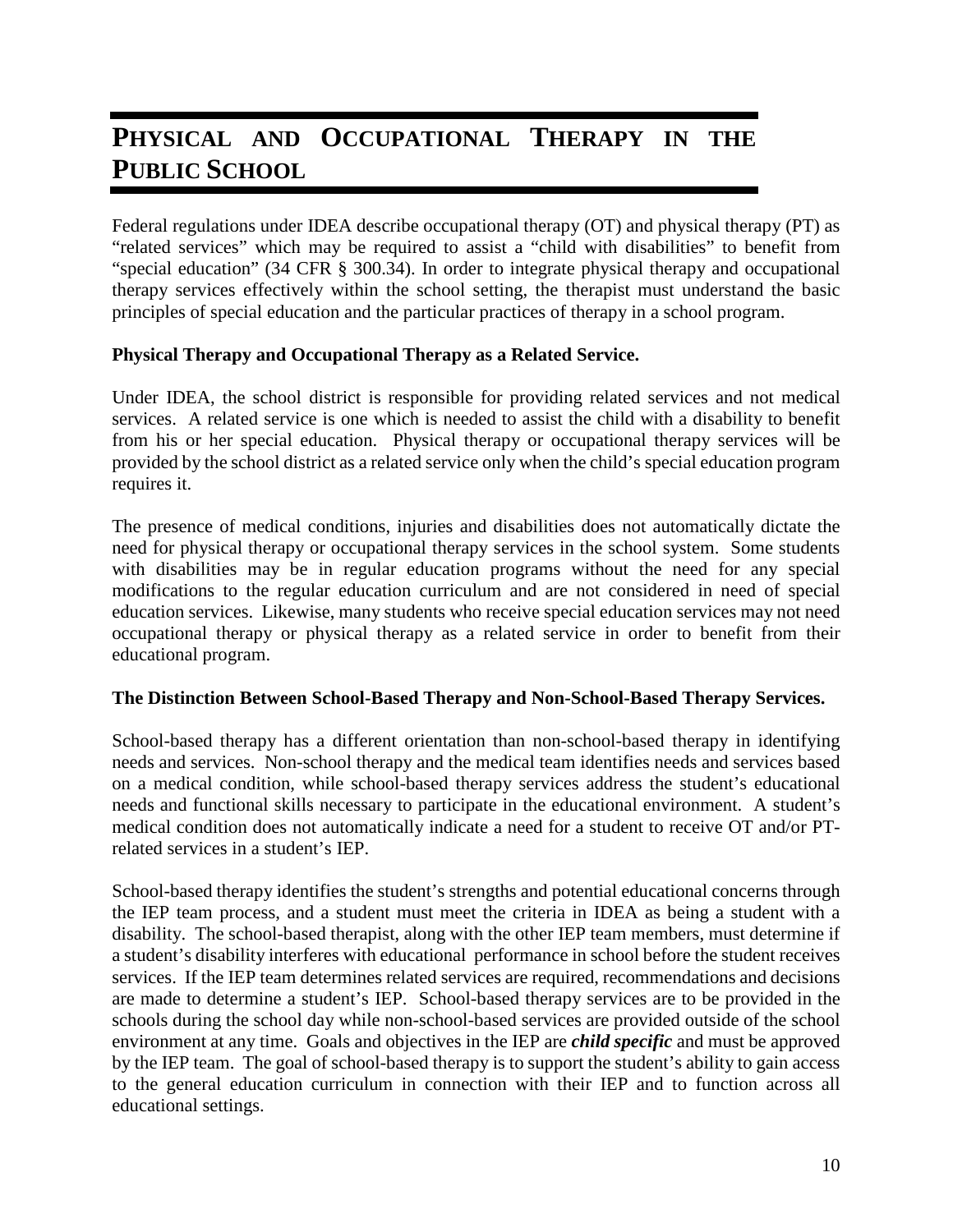Non-school-based therapists (private practitioners) and the student's medical team identify needs and services based on a medical condition. Non-school-based therapists, who are providing services outside of the school setting, develop goals and objectives that are discipline specific and create a therapy treatment plan.

School-based therapists provide strategies on how to best capitalize on a student's abilities and minimize the impact of the student's disabilities in the school environment, while non-school therapists treat a specific condition or disorder. School-based therapy services are educationally relevant and address student-specific needs.

#### **Private Practices of Individuals not Employed or under Contract with the District.**

A public school district should adopt a policy regarding the delivery of services by private practitioners in school buildings.

Providing clinical or medical services during school hours on school premises by private practitioners who are retained and compensated by the parent of the student is distinctly different from providing services by professional personnel employed by, or under contract with, the school for implementing the IEP.

- If a school allows the use of its facilities for the private practice of professionals not employed or under contract with the district, the district should adopt policies and establish written agreements or memorandums of understanding with private practitioners. Educational recommendations by non-school based service providers will be reviewed by IEP team, and considered based on relevance to school program and with consultation with school-based therapist,
- The forum the private service provider should use if the practitioner's recommendations are in conflict with the IEP or student/staff safety,
- A forum for the educators to address concerns, if they arise, that are presented to them from the private service provider due to the difference in philosophy, and
- Standards of conduct for the private service provider to adhere to.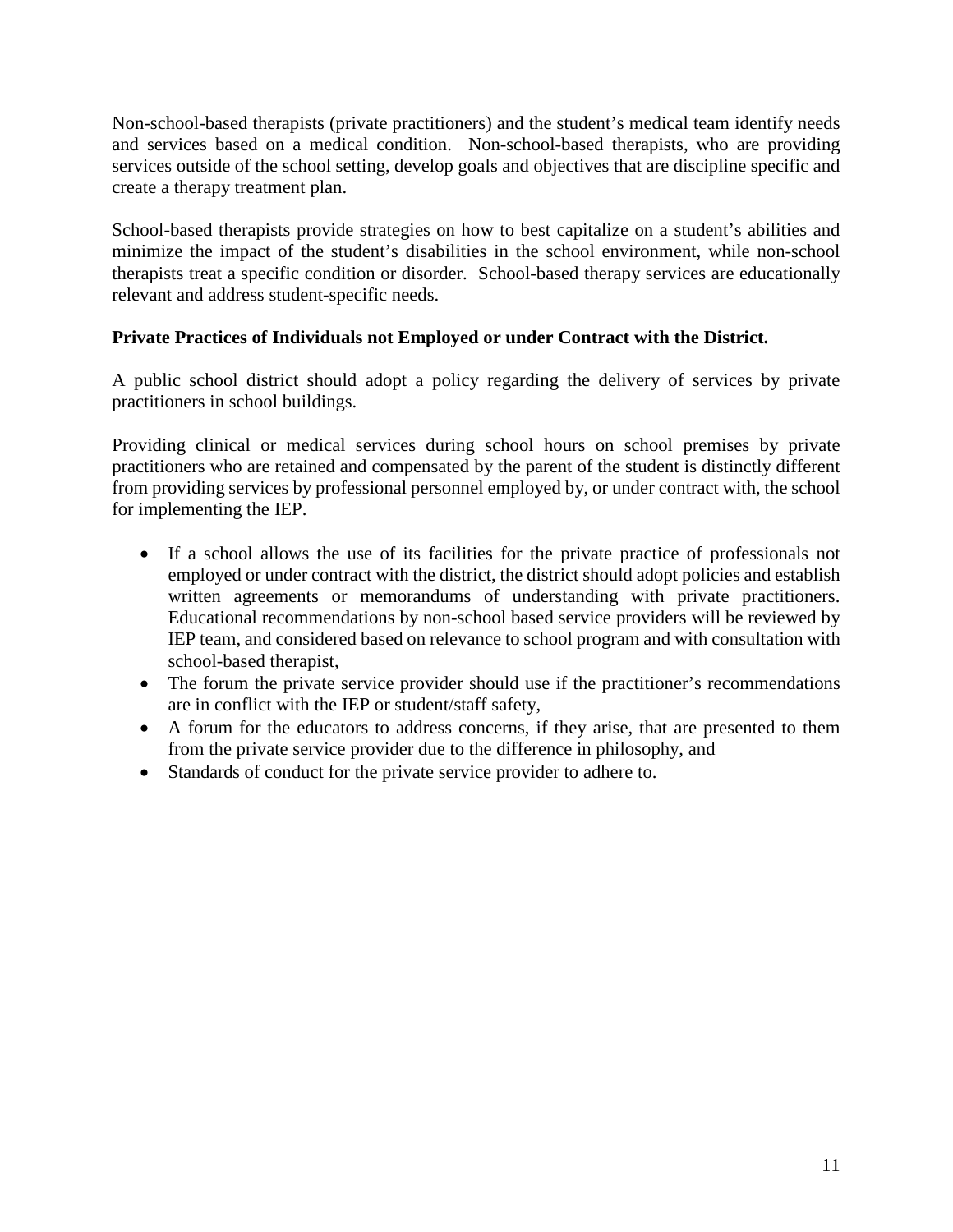# **ROLE DELINEATION FOR SCHOOL OCCUPATIONAL AND PHYSICAL THERAPISTS**

Occupational Therapy and Physical Therapy are separate and distinct services and are not interchangeable. The unique practice domain, skills, and expertise of each discipline differs and allows for an array of services that may be required to assist a child to benefit from special education. The practices of occupational therapy and physical therapy are regulated (AOTA: Early Intervention and School Special Interest Section FAQs).

#### **Occupational Therapy**

Occupational therapy practitioners are occupational therapists (OTs) and occupational therapy assistants (OTAs) who use meaningful activities (occupations) to help children and youth participate in what they need and/or want to do in order to promote physical and mental health and well-being. Occupational therapy addresses physical, cognitive, social/emotional, sensory, and other aspects of performance. In schools, occupational therapy practitioners focus on academics, play and leisure, social participation, self-care skills, and transition/work skills. Occupational therapy's expertise includes activity and environmental analysis and modification with a goal of reducing the barriers to participation. Occupational therapy practitioners are related service professionals (specialized instructional support personnel) who provide a continuum of services and support under the Individuals with Disabilities Education Act (IDEA) and Section 504 of the Rehabilitation Act of 1973 (AOTA: Early Intervention and School Special Interest Section FAQs).

Occupational therapy services take place in school settings during the natural routines of the school day. The OT services support academics, behavior, and functional performance. The OT practitioner collaborates with parents and school staff to create solutions, taking into account the child, the activity, and the setting.

#### **Physical Therapy**

Physical therapy takes place in school settings during the natural routines of the school day. The PT services support academics, behavior, and functional performance. The school-based physical therapist collaborates with parents and school staff to create solutions, taking into account the child, the activity, and the setting. Physical Therapists work collaboratively with a student's IEP team and participate in screening, evaluation, program planning, and intervention. As a member of the IEP team, physical therapists design and implement physical therapy interventions – including teaching and training of family and education personnel, and measurement and documentation of progress – to help the student achieve his/her IEP goal. Physical therapists assist students in accessing school environments and benefitting from their educational program (APTA Fact Sheet Section on Pediatrics 2004).

A physical therapy practitioner may provide services in various areas of school function related to a student's ability to access the educational environment, including, but not limited to, school mobility (a student's ability to access various areas of the school via walking, wheelchair or other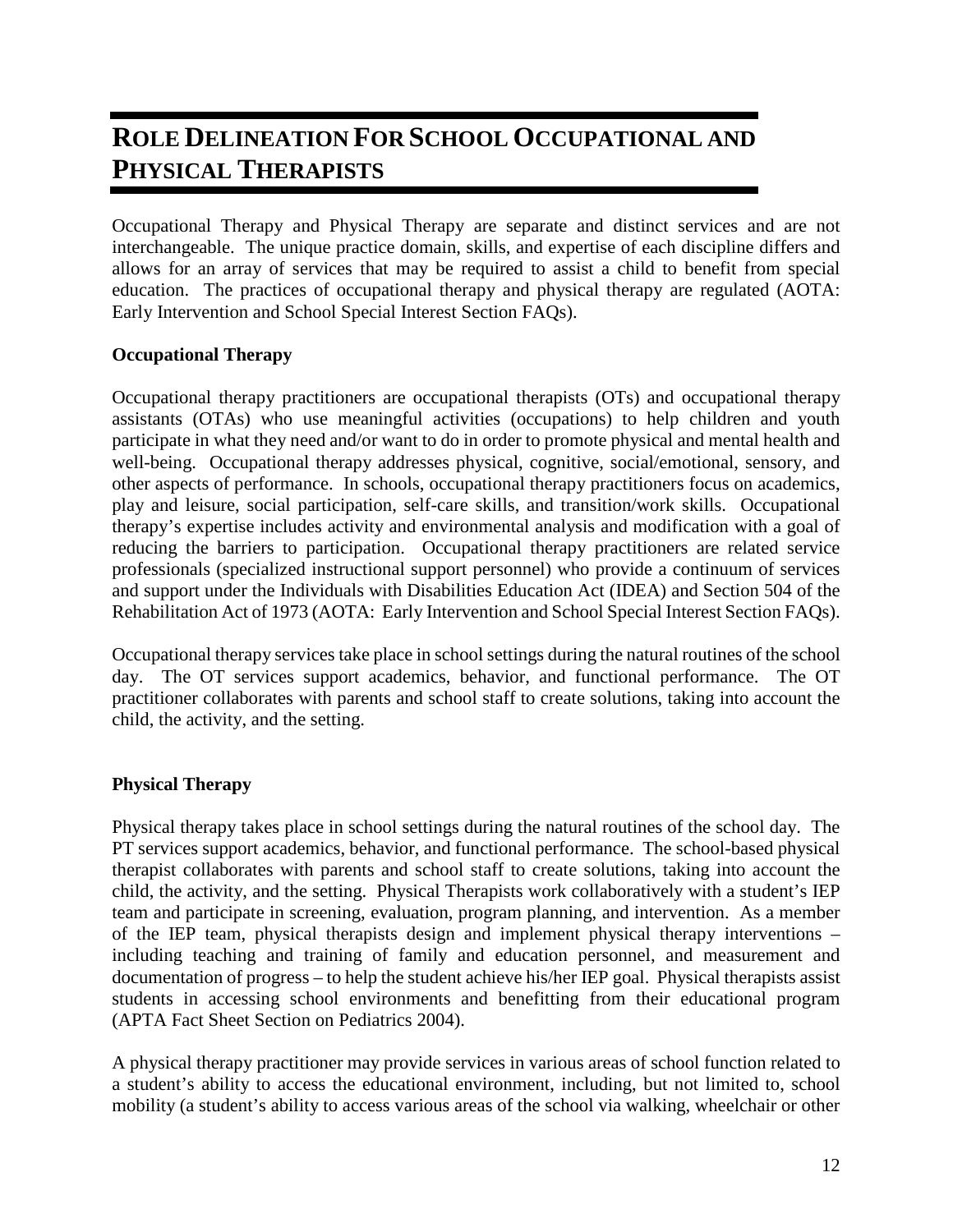means of mobility); classroom activities (functions related to participating physically and maneuvering within the classroom environment, accessing the lunchroom, playground, bathroom, transportation, etc.); and posture/positioning (maintaining or changing posture and/or positioning as it relates to school-based activities) (APTA: Physical Therapy in School Settings and the New York City Department of Education School-Based Occupation Therapy and Physical Therapy Practice Guide, Fall 2011).

# **SERVICE DELIVERY**

In order to integrate physical therapy and occupational therapy services effectively within the school setting, the therapist must understand the special education process and educational model of service delivery.

**Referral (Request for Initial Evaluation).** Occupational and physical therapy referrals shall be consistent with the policies and procedures of public school districts or special education cooperatives. A referral for evaluation shall include documentation from a school-based support team (pre-referral) process and/or screening procedures.

*Screening: Procedures for gathering data from a specified group of students, such as all first and third-grade students, to determine whether additional evaluation information regarding a suspected disability should be pursued by the school district through informed parental consent for an evaluation for eligibility for special education and related services. Parents are informed by the district of its screening procedures. Individual parental consent is not required for screening or observation. There is no individual contact at this time. It also means a procedure for school professionals to determine appropriate instructional strategies for curriculum implementation.*

If screening procedures indicate that a referral to special education for evaluation is necessary, a written referral shall be made and parent consent for the initial evaluation obtained. A referral for evaluation shall include written notice, which meets the requirements of ARM 10.16.3320.

#### **Educational Evaluation.**

As a related service, an OT or PT assessment in the school setting may be one component of a special education team evaluation. If the student's suspected delay or discrepancy in performance lies within one of the domains, OT and/or PT will be part of that evaluation team. Each member of the evaluation team should be appropriately notified according to school district procedures.

The therapist's judgment will determine the nature and extent of the evaluation based on the student's suspected disability and how this disability impacts the student's functional school performance, movement and mobility skills, self-regulation, and life skills.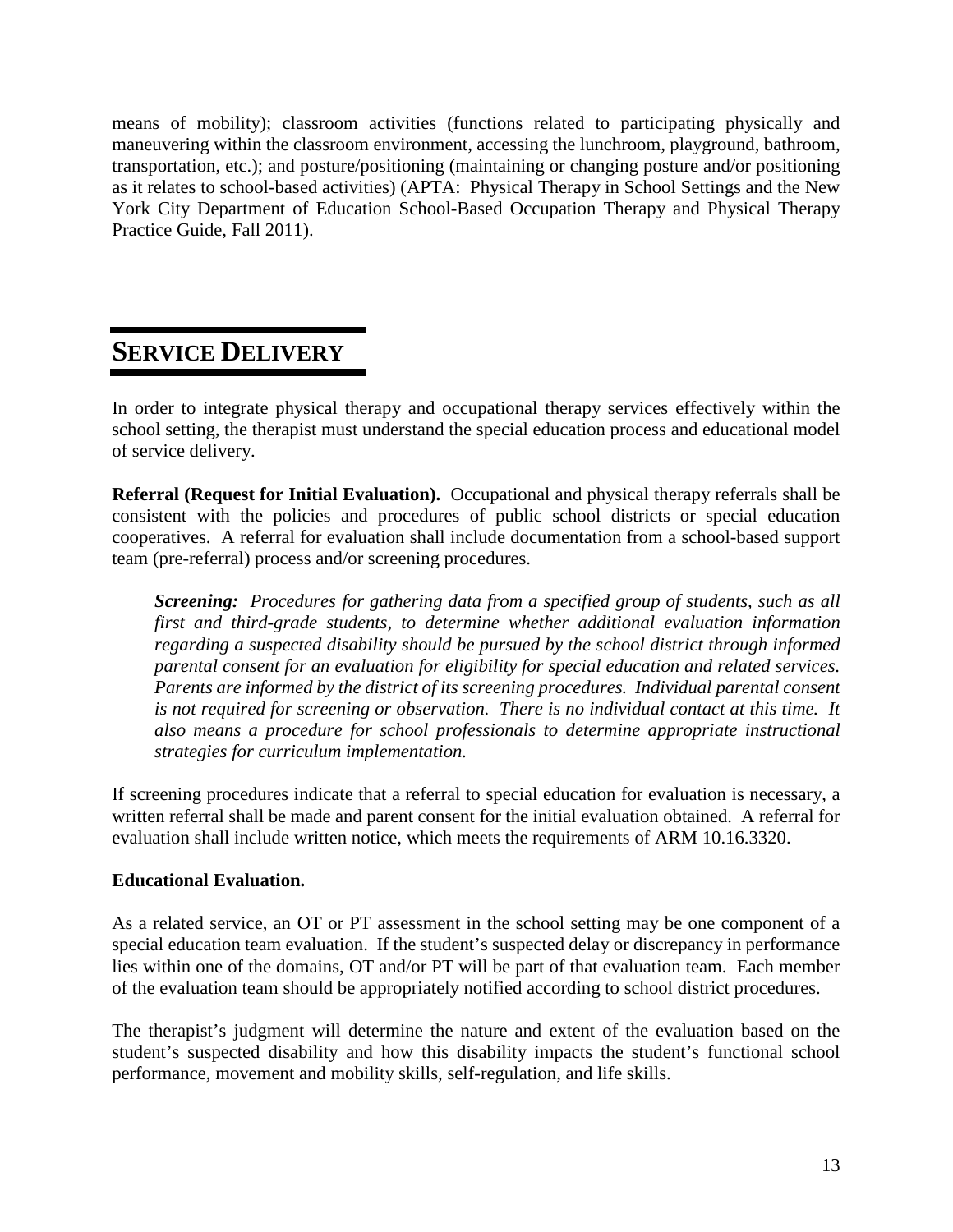Often inventories, checklists, caregiver and/or teacher interviews and non-standardized tests are appropriate assessment methods to assist in obtaining an accurate picture of the student's sensory motor status and functional performance level in school. In addition, the therapist must meet with the student physically for observations and evaluation.

Physical therapy and occupational therapy evaluations occur individually with direct contact, and provide neuromotor and developmental information of the student's functional capabilities for the special education evaluation team to consider. These evaluations assist the team in understanding the functional deficits that impact learning and access to education.

The assessment process must be documented in a written report, including identifying procedures and instruments used to gain the data, results obtained, a statement of recommendations, a determination of the need for therapy in school, and implications for the student's education program. The report may also include a statement of the reason for referral, relevant background information and behavioral observations. The report must be completed in a timely manner. The occupational therapy and physical therapy assessment report should:

- 1. summarize the student's current functional sensory-motor performance status and identify whether a delay or discrepancy in performance exists;
- 2. describe the impact of the student's current functional motor performance on functional skills needed in the school setting;
- 3. identify the student's needs relative to his or her participation in special education; and
- 4. recommend the services necessary to meet the identified needs.

**Collaboration in IEP Meetings.** The IEP team develops measurable annual goals and objectives based on the student's educational and functional needs. These needs have been identified during the evaluation team meeting as a result of an evaluation. Physical therapists and occupational therapists assist the IEP team in writing collaborative goals for interdisciplinary service areas. These ARE NOT separate OT and/or PT goals, but student goals agreed upon by the IEP team with input from OT and/or PT members. After the IEP goals and objectives are developed, the IEP team determines the student's need for related services. The type and level of OT and/or PT services required to meet the goals are based on the need for related service in the areas of sensorymotor function, environmental access and safety, material adaptation, and need for ongoing training and support.

**Need for Occupational and/or Physical Therapy**. The evaluation results and therapist recommendations assist the team in determining the need for physical therapy or occupational therapy as a related service. The need for occupational and/or physical therapy described below should demonstrate that the student's present level of functional performance adversely affects at least one targeted area (i.e., self-care, self-regulation, fine/visual motor skills, positioning, mobility).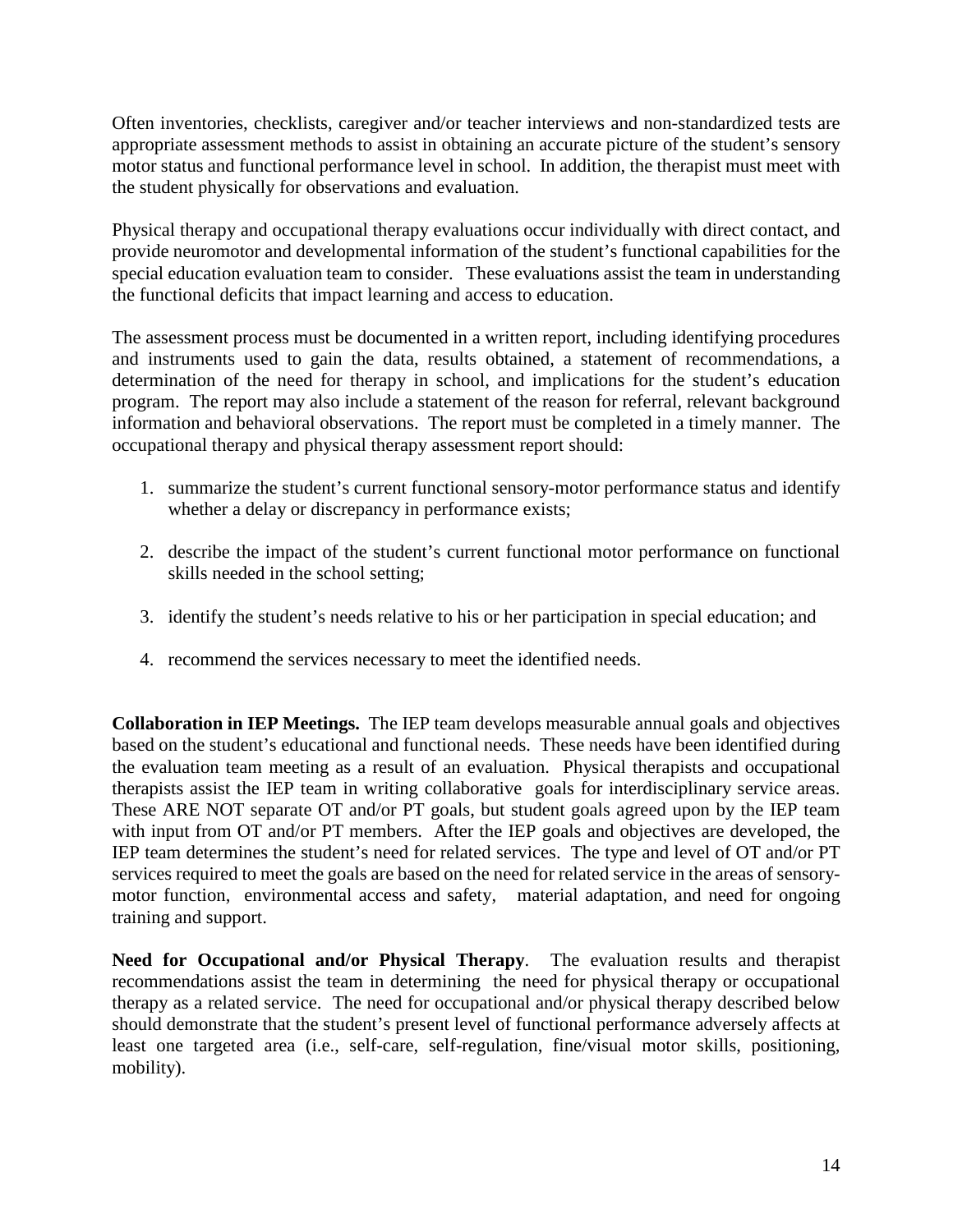A student may require OT and/or PT to support his/her individualized school program when:

- 1. the student has a delay or discrepancy in performance that significantly impacts school function, and/or has a need for skilled assistance in functional performance areas;
- 2. previous documented classroom interventions or strategies have been tried and were unsuccessful;
- 3. occupational therapy and/or physical therapy is necessary as a related service in order for the student to participate in their special education programming (i.e. improved functional classroom performance or access to educational programs with accommodations/ modifications); and
- 4. the expertise and service of an OT and/or PT is required to meet the student's identified needs or to assist the team in providing or developing the special educational program.

Therapists use a combination of standardized assessments, functional assessments and classroom observations to determine needs. However, *determination of eligibility for entrance into occupational therapy and/or physical therapy service should be primarily based upon a student's functional needs required to benefit from their special education program*. The "Eligibility Criteria Form" (Appendix A) may be a useful tool for the IEP team to justify a student's need for occupational therapy and/or physical therapy as a related service. Whether a student needs occupational therapy or physical therapy as a related service is an IEP team decision. Occupational therapy or physical therapy services must be justified based on IEP goals.

**Transfer Students.** If a student comes from another district with OT and/or PT on his IEP, the therapist needs to be notified and involved immediately in serving the child and assessing his current needs.

**Progress Monitoring.** Progress monitoring is an assessment practice that is used to assess student's academic or functional performance to evaluate the effectiveness of intervention strategies. To implement progress monitoring, the student's current levels of functional performance are determined and goals are identified for learning that will take place over time. The student's performance is measured on a regular basis. Progress toward meeting the student's goals is measured by comparing expected and actual rates of achievement. Based on these measurements, interventions are adjusted as needed.

**Reevaluation.** Reevaluations can occur for various reasons and must be conducted consistent with the requirements under IDEA.

Purposes for a reevaluation:

The reevaluation determines whether the child continues to need special education and related services; and whether any additions or modifications to the special education and related services are needed to enable the child to meet the measurable annual goals set out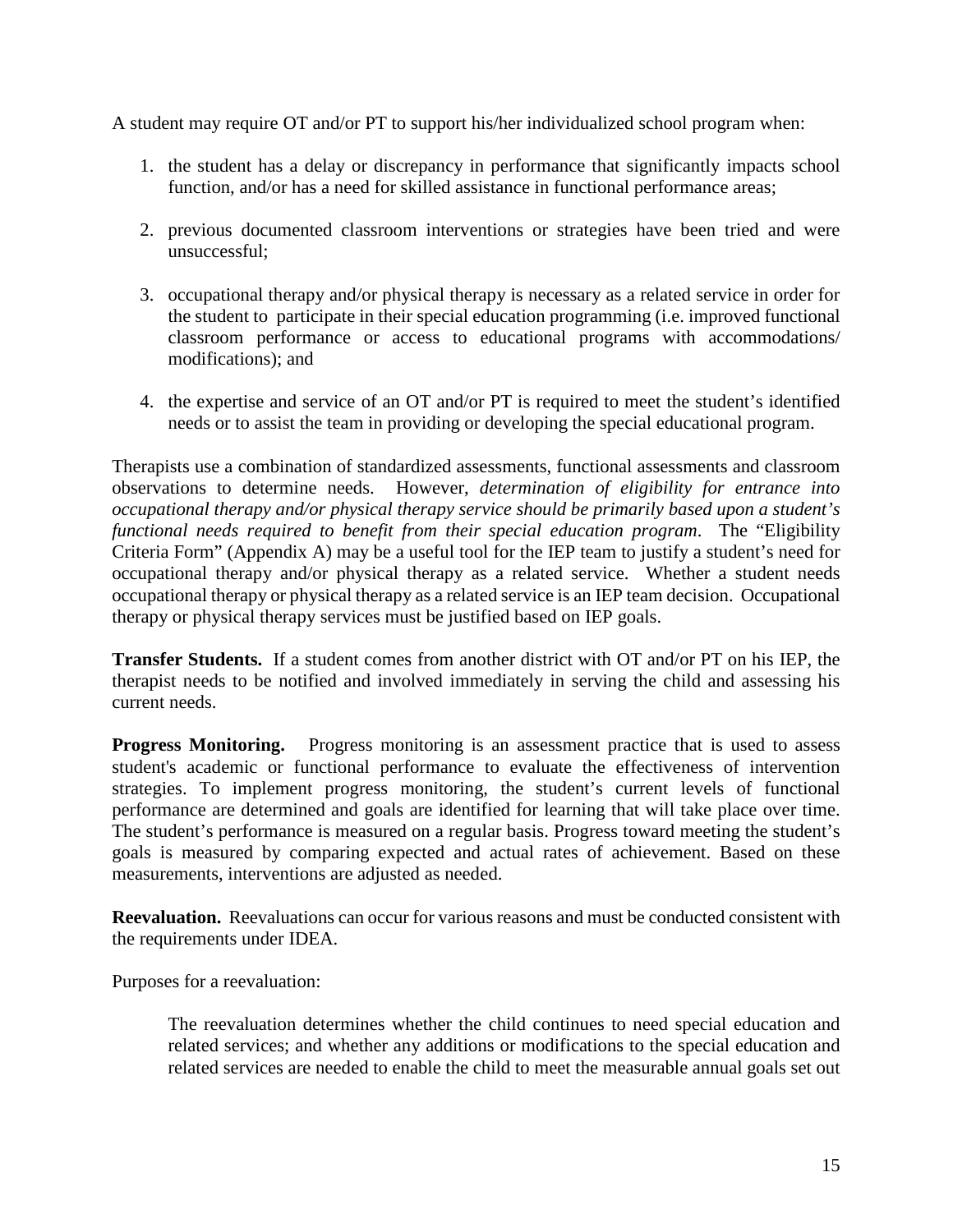in the IEP of the child and to participate, as appropriate, in the general education curriculum (34 CFR § 300.305).

**Discontinuation of Service Considerations**. The IEP team should begin a discussion of discontinuing services when initial eligibility is determined. Discontinuation criteria are tailored to student need. Discontinuation criteria assist IEP team members in making decisions regarding the termination of occupational therapy or physical therapy services. One or more of the following criteria should be met before discussion to discontinue the student from related services.

- 1. The goals related to occupational therapy and/or physical therapy have been met and the IEP team decides the student does not need additional goals requiring the skills of an occupational therapist or physical therapist to benefit from his/her special education.
- 2. The potential for further functional change in motor and/or sensory motor functions as a result of occupational therapy and/or physical therapy intervention appears unlikely. This is based on previous intervention attempts, which resulted in little or no functional skill acquisition/generalization.
- 3. The student's skills have improved so that his sensorimotor concerns are no longer negatively impacting his educational performance.
- 4. Due to a change in physical, behavioral or psychological status**,** occupational therapy and/or physical therapy service is determined, by the IEP team, to no longer be needed.
- 5. Environmental and curricular adaptations have been established to allow for achievement of educational goals.
- 6. The student's needs are being met by others and no longer require the skilled services of a therapist.
- 7. The educational setting has changed and the student is functional within this setting.
- 8. The student has learned appropriate compensatory strategies.

An IEP amendment can discontinue a student from a related service (34 CFR § 300.324(a)(4) and (6)). The amendment must be signed by the parent and the district to be implemented. Although the IDEA does not place a limit on how much of an IEP may be changed by amending the IEP without a meeting, a substantive change, such as the discontinuing of OT or PT services, would likely benefit from meaningful participation of the whole IEP team through an IEP meeting.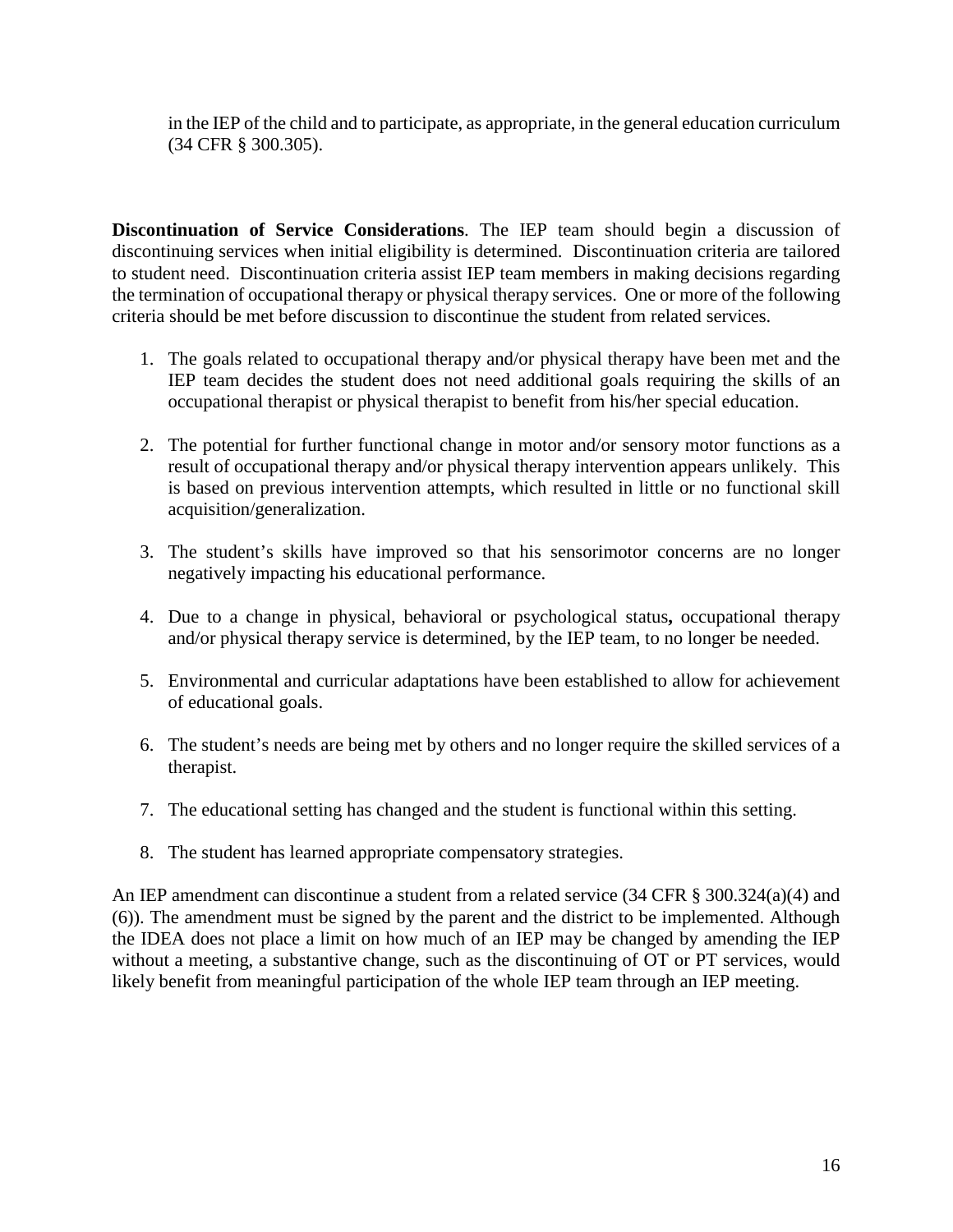# **STUDENT NEED FOR SPECIAL EDUCATION AND SUPPORT OF SCHOOL BASED OT/PT SERVICES**

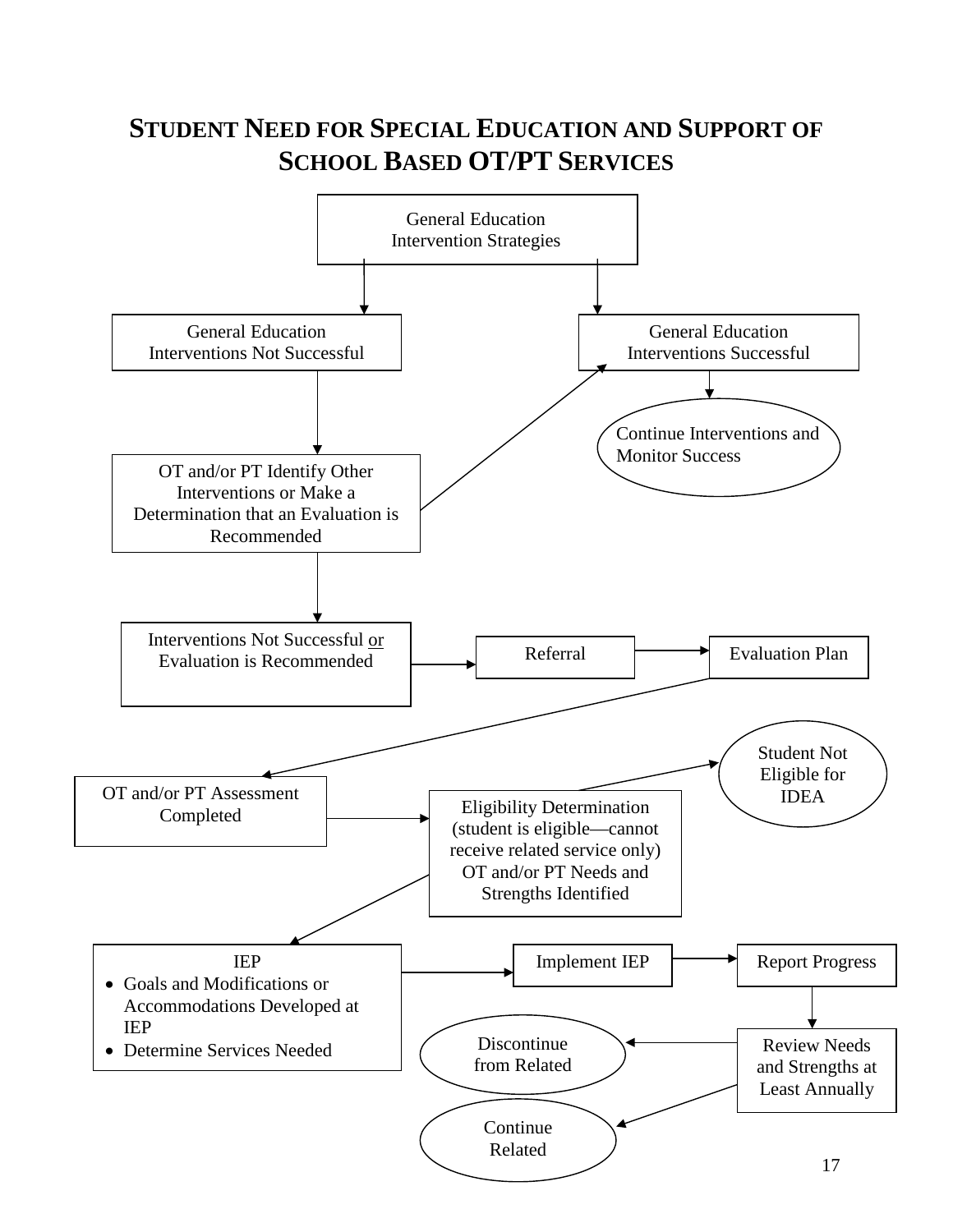### **DOCUMENTATION**

The occupational therapist and physical therapist shall prepare all documentation appropriate to the practice of occupational therapy and physical therapy in the school setting. The therapist and paraprofessional working in the school setting shall comply with confidentiality standards required by their profession, school district policy, Montana law, the IDEA and the Family Educational Rights and Privacy Act (FERPA).

For each student, the therapist shall ensure that the following information is recorded.

- 1. Referral (Request for Initial Evaluation). The initial referral for occupational therapy or physical therapy shall be in writing and in a format consistent with school district policies and procedures. The referral must state the reason for referral, a description of any options the school district considered, including documentation of regular education interventions, and the reasons why those options were rejected, and the signature of the person making the referral. When the request for initial evaluation is made by a parent, the request must include a statement of the reasons for the request and the signature of the parent making the request. Additionally, all requests shall document the suspicion the student may have a disability which adversely affects the student's educational performance to the degree that the student needs special education and related services (ARM 10.16.3320).
- 2. Written Permission for Evaluation. Prior to an initial evaluation and the initiation of any occupational therapy or physical therapy assessment procedures, the student's parent or guardian must:

have received written notice which meets the requirements of 34 CFR § 300.503; and

give written consent to the proposed evaluation and assessments (ARM 10.16.3320(2)(d), 34 CFR § 300.300(a)).

- 3. Consent for Evaluation. Prior to a reevaluation, the student's parent must have received a Consent for Evaluation form, which meets the requirements of CFR § 300.503.
- 4. Test Protocol Data and Summary Report. The therapist may maintain copies of written documentation of screenings, evaluation, reassessments, IEPs, annual (periodic) reviews and exit results in an appropriate and professional manner. Original documentation is maintained in accordance with the district's record maintenance policies.
- 5. Services Provided. The therapists shall ensure that the therapy services are provided in accordance with the IEP. In collaboration with special education staff, the student's progress must be documented at appropriate intervals in accordance with the requirements of the student's IEP.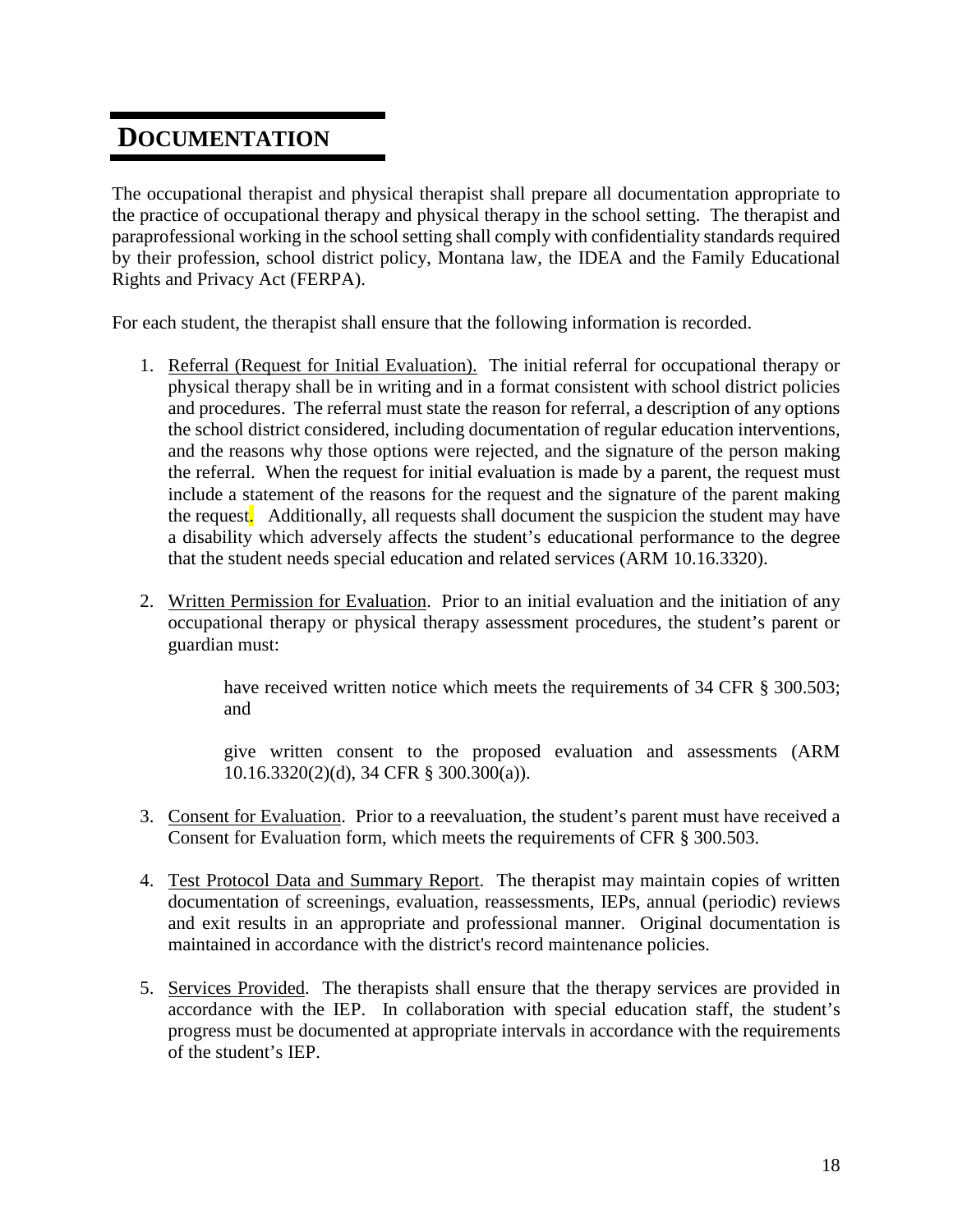# **SCHOOL STAFF AND ADMINISTRATIVE CONSIDERATIONS**

#### **Use of Educational Support Personnel**

Paraprofessionals may be directed to implement school-based functional activities designated to support the specially designed programs and accommodations of the IEP. While these activities do not require the expertise and skill set of the therapist, they are designed to provide additional practice opportunities throughout the school day as they naturally occur to facilitate skill generalization. A paraprofessional does not carry out any activity which is specifically described as the practice of occupational therapy or physical therapy. A paraprofessional may carry out activities which are necessary to ensure progress on the student's educational goal. This occurs through the training of the collaborative IEP team members, which may include the school-based occupational therapist and/or physical therapist, and under the supervision of the case manager or special education teacher.

#### **Physical Therapy Supervision**

A physical therapist may concurrently supervise two (2) full-time physical therapist assistants or the equivalent (MCA §37-11-105).

*Supervision of the Physical Therapist Assistant*: This supervision requires the physical therapist to make an on-site visit to the student at least once for every six visits made by the assistant or once every two weeks, whichever occurs first. This supervision does not require the presence of the assistant.

*On-site Visit* (supervision of physical therapist assistant). The licensed physical therapist will make a visit to the client at least once every six visits or every two weeks, whichever occurs first. The supervision does not require the presence of the assistant.

*On-site Supervision* (supervision of physical therapy student or physical therapist assistant student) shall be face to face.

#### **Occupational Therapy Supervision**

The supervisor shall determine the degree of supervision to administer to the supervisee based on the supervisor's estimation of the supervisee's clinical experience, responsibilities, and competence at a minimum.

*Direct Supervision*: shall require the supervisor to be physically present in the direct treatment area of the client-related activity being performed by the supervisee. Direct supervision requires face-to-face communication, direction, observation and evaluation on a daily basis (ARM 24.165.502).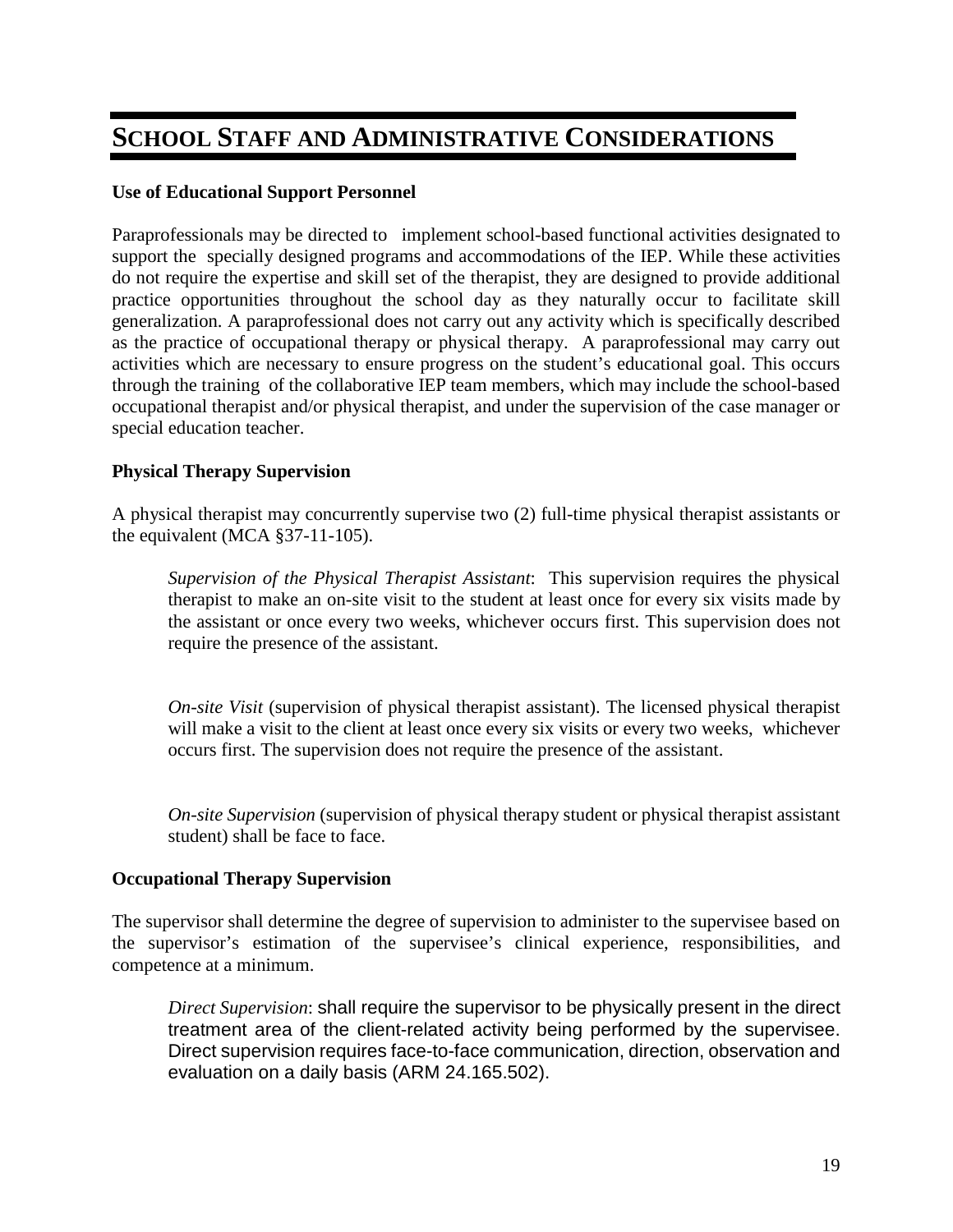*Routine Supervision* (supervision of temporary practice holders): requires direct contact at least daily at the site of work, with interim supervision occurring by other methods, such as telephonic, electronic or written communication (ARM 24.165.502).

*General Supervision* requires face-to-face communication, direction, observation and evaluation by the supervisor of the supervisee's delivery of client services at least monthly at the site of client-related activity, with interim supervision occurring by other methods, such as telephonic, electronic or written communication (ARM 24.165.502).

#### **Reimbursement**

School districts can bill public insurance (Medicaid) for OT and/or PT services that special education students receive. Billable services must meet Medicaid and Montana OT or PT licensure requirements. Services implemented by COTAs, and/or PTAs, can be billed if those services meet the supervision requirements as stated in the OT or PT licensure laws.

Federal education law requires that parent/guardian written permission be given before billing can occur. This is an annual requirement (34 CFR § 300.154(d)).

#### **Qualifications for School-Based Therapist Including Mentoring**

- 1. The minimum qualification required for therapist to work in the public schools is current Montana state licensure for physical therapists, occupational therapist, COTAs and PTAs.
- 2. Two years of pediatric experience is preferred with continuing education in the area of therapy intervention in the school setting.

If the experience described above is unavailable, the new therapist is strongly encouraged to participate in the mentoring program (available through the Montana School OT/PT Organization) for at least one year. The local school administration is encouraged to support the new therapist in this mentoring program. This may include professional leave, on-site visits, interactive telecommunication opportunities, e-mail or phone contacts and materials, and attendance at the Montana School OT/PT Organization training over MEA/MFT Educational Conference days in October.

#### **Staffing Considerations**

The following should be considered when determining staffing needs:

- availability of COTAs, PTAs, or paraprofessionals;
- supervision and training requirements for COTAs, PTAs, or paraprofessionals;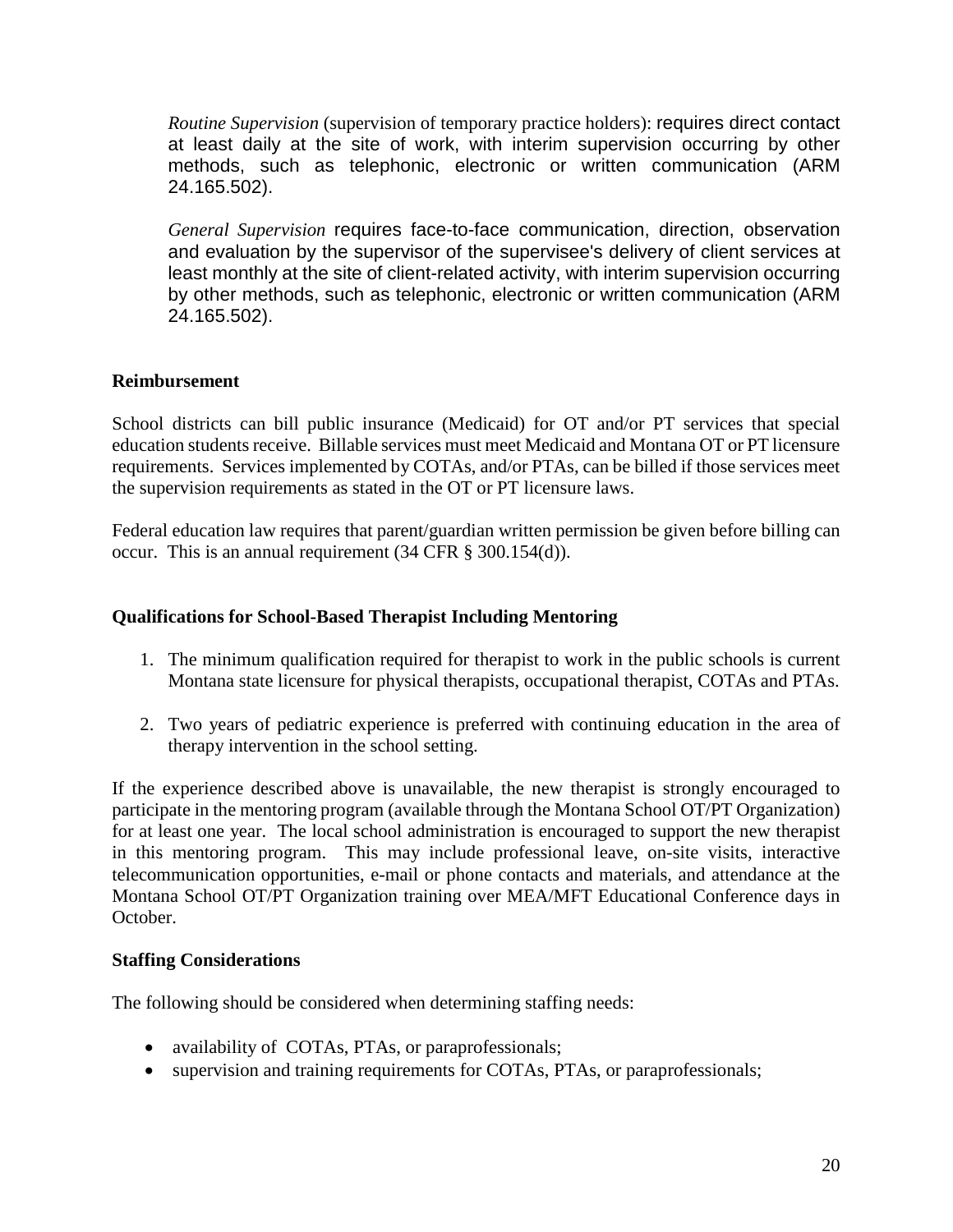- availability of affiliating occupational therapy or physical therapy students and required supervisory time;
- extent of geographic area to be covered by the itinerant therapist;
- time requirements for essential programmatic supportive roles as parent consultant and/or trainer, and
	- liaison with medical and other community agencies;
- in-service training requirements of the therapist to develop needed skills;
- other duties required of the therapist (record keeping, attending meetings, attending medically related appointments, conducting research);
- supervisory time required for COTA or PTA;
- availability and training of clerical personnel;
- type of space and equipment available; and
- amount of travel time required.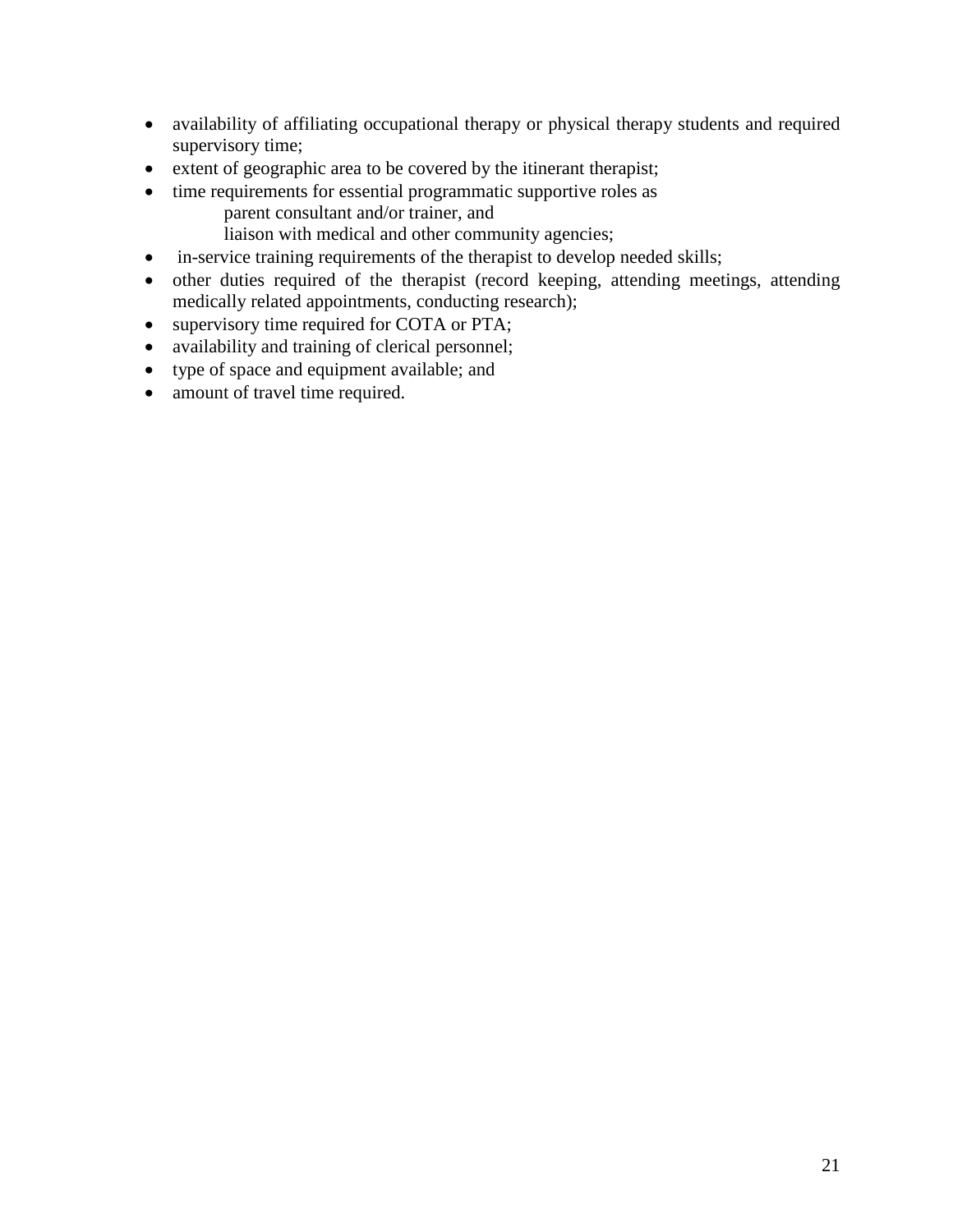# **COMMONLY ASKED QUESTIONS AND ANSWERS**

Sections and questions within each section:

### **EVALUATION**

#### *1. What are the evaluation requirements for a child who is orthopedically impaired and/or OHI?*

Under ARM 10.16.3017(1), the student has an orthopedic impairment as diagnosed or confirmed by a qualified medical practitioner that substantially limits normal function of muscles and joints due to congenital anomaly, disease, or permanent injury and adversely affects the student's ability to learn or participate in education programs.

The results of a school-based physical and or occupational therapy assessment will describe the need for therapy as related to the student's educational performance.

#### *2. What should the OT and/or PT assessment address?*

Students are assessed by school-based therapists for multiple reasons. Professionals first consider functional assessments that serve a variety of purposes. The IDEA requires special education assessments to include functional, relevant data about access and progress in the general curriculum, including information from parents. The IDEA further clarifies that the assessments should deal with academic and functional issues. Specifically, school-based OT and PT assessments should address areas in which the student shows deficits that indicate a need for special education and the support of school-based-related services. The assessments should also address whether the student requires either OT or PT in order to support access to their educational programming.

#### *3. Can a school district use the following criterion: if the child's gross or fine motor level is commensurate with cognitive ability, then there is no need for therapy?*

The fact that the child's delay in skill development is commensurate with the child's developmental levels in other areas is not an appropriate standard by which to determine a child's need for occupational therapy or physical therapy.

Ultimately, the decision falls to the IEP team, based on student performance and individual needs for support within the educational environment.

### **Alternative Academic Settings**

*4.**If a child is parentally placed in a private school or is home-schooled, can he or she still receive occupational or physical therapy as a related service?*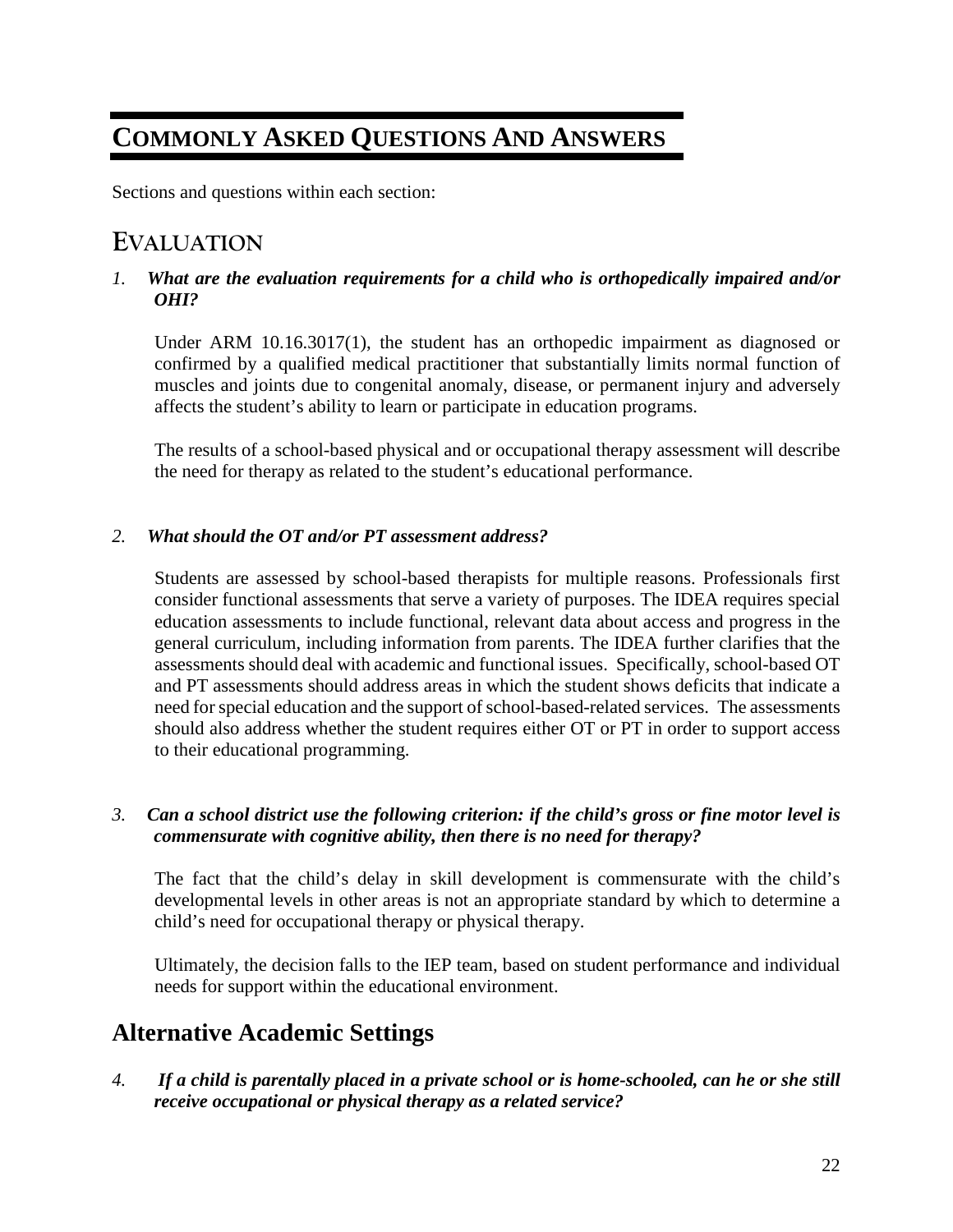Yes, if (1) district has identified occupational and/or physical therapy service(s) as one of the services it will provide to IDEA-eligible students in a private or home-school setting, (2) it is determined necessary in order for the student to access his or her special education and (3) it is identified as a service to be provided to the student in the student's Services Plan. The decision as to where the services will be provided is determined by the district.

#### *5. If a child is placed in a home-bound setting, residential care, or other alternative academic settings, can he or she still receive occupational or physical therapy as a related service?*

Yes, if (1) district has identified occupational and/or physical therapy service(s) as one of the services it will provide to IDEA-eligible students in a private or home-school setting, (2) it is determined necessary in order for the student to access his or her special education and (3) it is identified as a service to be provided to the student in the student's IEP.

# **SERVICES**

*6. Can a physical therapist or occupational therapist provide services to a student in the general education program who does not qualify under IDEA?*

Physical therapy or occupational therapy may be provided as a related service to a qualified student under Section 504 of the 1973 Rehabilitation Act. The IDEA funds may not be used to provide such services to qualified Section 504 students unless the student also is eligible for services under IDEA. It is at the discretion of the school administration to determine how students on 504 plans will be served.

*7. Can an IDEA-qualified student receive services exclusively from an occupational therapist or physical therapist with no other special education service identified? Can OT and/or PT services stand alone as specialized instruction?*

No. School-based physical and occupational therapy services are provided to support a student's special education program.

#### *8. It is understood that school-based OT and PT services need to be educationally relevant; what relationship does this have to academic performance and functional skills?*

Although OT and PT interventions used with the student at school may be the same as interventions used outside the school, priorities may be different. Outside the school system, therapy often focuses on optimizing the child's functional performance in relation to medical considerations and needs in home and community settings. The term *educationally relevant* means that the service must be needed to enable the child to assist a child with a disability to benefit from special education (34 CFR 300.34) ; the focus is educational relevance, not medical treatment. The goals and interventions address the child's present level of academic achievement and functional performance. This includes observing a child within the educational environment and assessing the demands of the educational program and setting. As with all other related services, school-based OT and PT are provided *only* if a student requires it to assist a child with a disability to benefit from special education.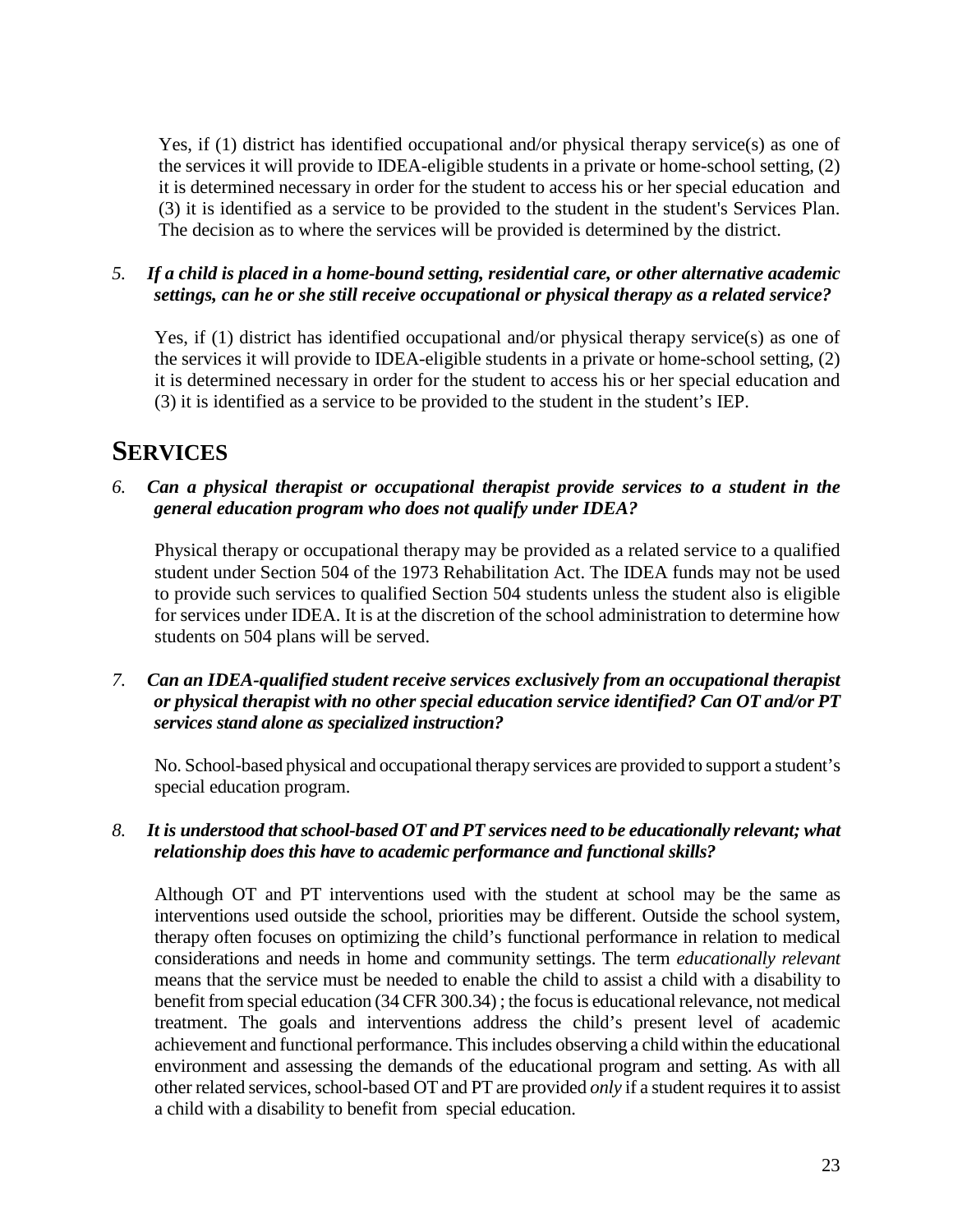#### *9. If a child has an IEP and is only receiving speech-language services, and the team agrees that the child also needs school based OT and/or PT services, is it required that the OT/PT services address areas that support the IEP's existing goal?*

Yes.

#### *10. Who may provide School-Based OT and PT services in schools?*

School-based occupational and physical therapy services refer to services provided by a licensed occupational or physical therapist that is employed by, or under contract with, a school district.

Occupational therapy may only be provided by an occupational therapist or certified occupational therapy assistant (COTA). Physical therapy services may only be provided by a physical therapist or physical therapist assistant (PTA). Assessment and intervention planning are the sole responsibility of the school-based OT or PT. Routine service delivery may be provided by any of the above-listed school-based therapy practitioners in their area of licensure or certification. Ultimately, the responsibility for services provided lies with the OT or PT professional.

Paraprofessionals are able to provide activities that may be gross motor or fine motor in nature, but this is not OT or PT, and should not be represented to parents as such.

#### *11. How can school-based OTs and PTs work with team members, including parents and paraprofessionals, to help support generalization of a student's functional skills?*

The school-based OTs and PTs should be prepared to help other team members, including paraprofessionals to provide supportive and routine services. For instance, other team members may carry over activities and provide practice opportunities during the week using techniques learned from the school-based OT and/or PT to support generalization of skills and use of environmental supports recommended by the therapist. **These activities are supportive and routine but are not providing occupational therapy or physical therapy.**

#### *12. What are effective service provision options for School-Based OTs and PTs?*

Models *of service provision* is defined as the way therapists use their time in the intervention process. Services include *collaborative, consultative,* and *direct* services:

• **Collaborative Model:** The school-based collaborative model includes a partnership of interdisciplinary members, (including related services), each of whom assumes responsibility for participation in developing and implementing shared goals that are relevant to a student's academic/functional performance. The Occupational and/or Physical Therapist utilize their knowledge and skills to focus on the student's underlying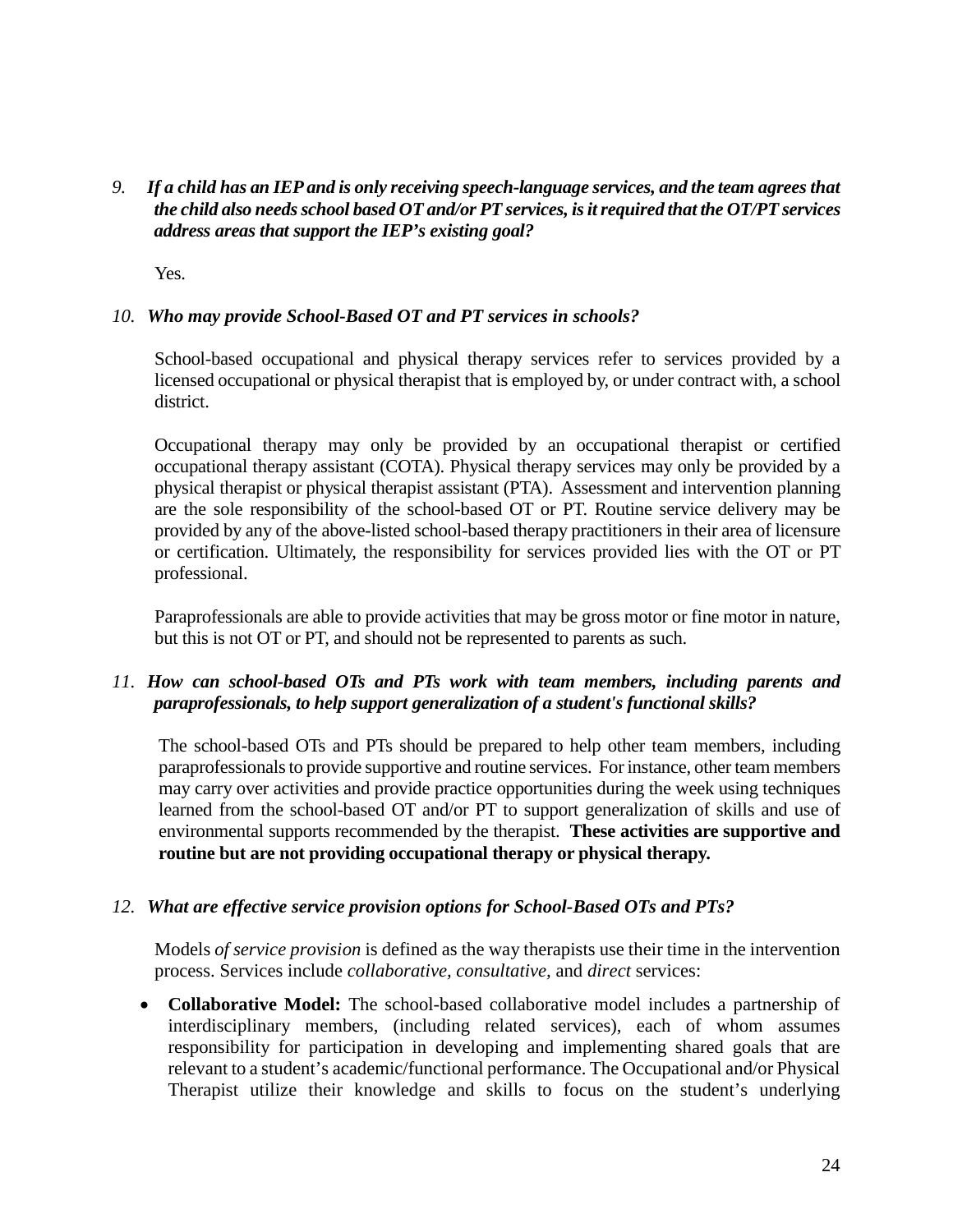foundational abilities that contribute to the achievement of the collaborative goal. The amount of service delivery and/or practice in the collaborative model can be greater than in the direct service delivery model because the entire team is participating in supporting the activities. The service delivery occurs within the learning environment or other natural settings with each team member contributing in their area of expertise. The collaborative model may include consultation, skilled observations, direct service, staff education and training, equipment recommendations, research, and program development.

- **Consultation** includes an interdisciplinary communication between the school-based therapist and the consultee (teacher, paraprofessional, parents, etc.). All professionals share the responsibility for identifying the problem, as well as creating and altering possible solutions. The expertise lies within the therapist, but the program and techniques are carried out by the entire team. Direct knowledge of the student is critical in being able to provide effective consultation.
- **Direct service***s* consist of individualized interventions that are designed and carried-out with the child individually or in a small group. Direct services are used when a child needs support from very specialized therapeutic techniques that cannot easily, or safely, be carried out by others. Wherever appropriate, interventions should be provided in the child's natural setting. The child can be removed from the regular classroom for short periods of time.

#### *13. When a student moves into a new school district with an existing IEP (which includes School-based OT and/or PT services) should services begin immediately, using the existing IEP?*

The IDEA states that a student transferring between and within states continues to receive services comparable to the current IEP. If the parent, or previous school, provides the IEP, there would be no reason services could not begin immediately.

If a student needs to be evaluated, the school based occupational and/or physical therapist would participate in the evaluation process while providing services. See page 90-91 of the *Special Education in Montana* guide for further detail.

#### *14. If a student recently had surgery, does he/she automatically qualify for special education services?*

No. The student must qualify for special education by meeting the criteria set forth in the state rules. Students already qualified for special education, the IEP team will determine the need for additional services.

#### *15. Who determines the special education and related services the student receives at school?*

It is up to the IEP team to identify the student's educational needs and write and implement the educationally and functionally based goals. It is, however, the parents' right to request that the school staff consider additional assessment information and to invite whomever they choose to the IEP meeting.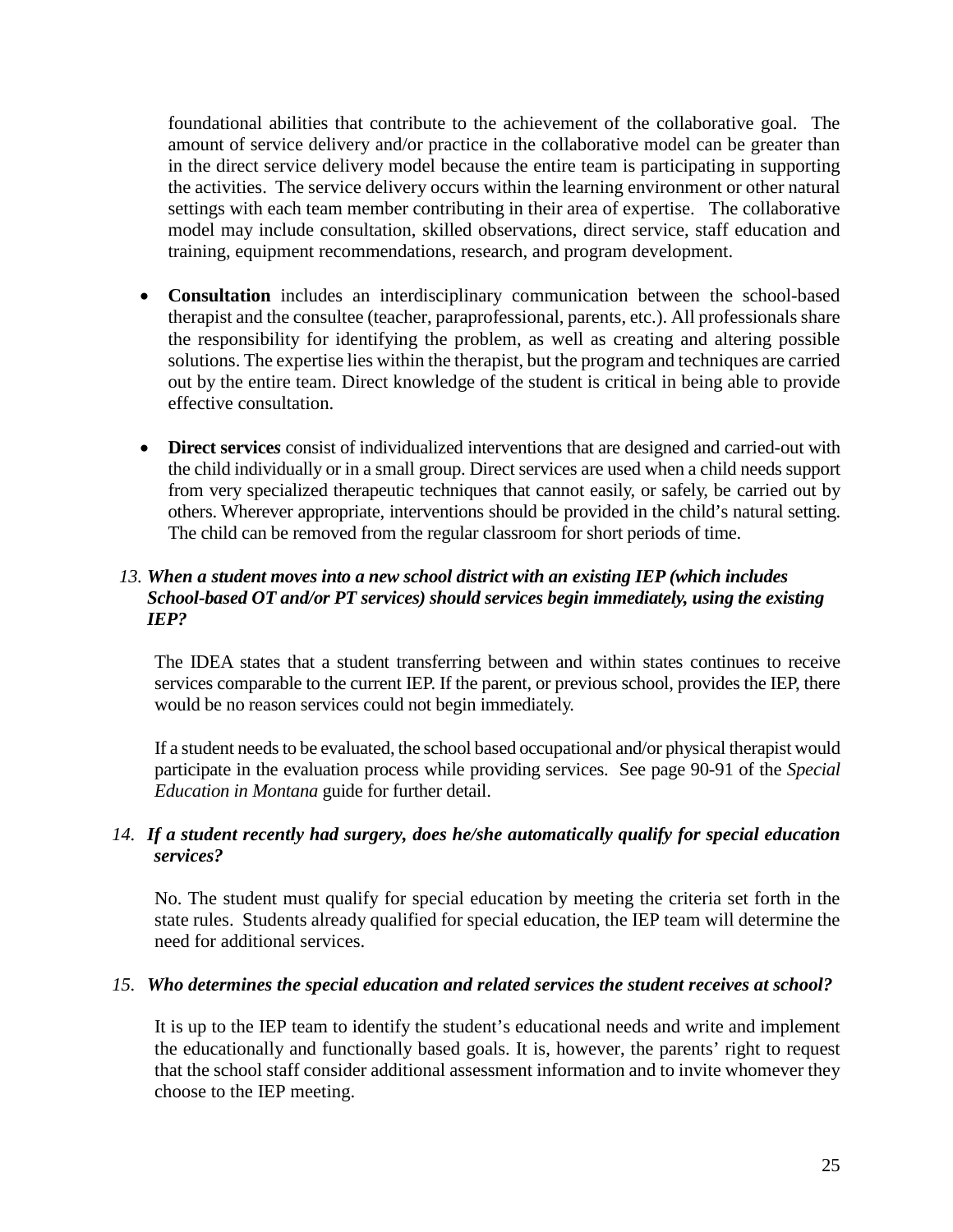*16. Must the school implement the recommendations of non-school based providers or physicians?*

No.

# **INDIVIDUALIZED EDUCATION PROGRAM**

#### *17. Must the School-Based occupational therapist or physical therapist attend the IEP meetings?*

Under the IDEA at the discretion of the parent or school, other individuals who have knowledge or special expertise regarding the child, including related services personnel as appropriate may be included as part of the IEP team  $(34 \text{ CFR} \text{ } \text{\&} 300.321(a)(6))$ . Therefore, if a child with a disability has an identified need for related services, it would be appropriate for the related services personnel to attend the meeting or otherwise be involved in developing the IEP. For example, when the child's evaluation indicates the need for school based physical therapy or occupational therapy, the school district may require that a qualified provider of that service either (1) attends the IEP meetings or (2) provides a written recommendation concerning the nature, frequency, and amount of services to be provided to the child. Please check with legal to ensure accuracy.

#### *18. Is there a separate section on the IEP for occupational therapy and physical therapy goals?*

No. The IEP team should develop a discipline-free set of goals, easily understood language. The student-specific (not discipline-specific) goals are a result of a shared decision-making team process and professional collaboration. All therapeutic services must support one or more of the student's identified goals.

#### *19. Who collects data on student IEP goals?*

Any educational staff member involved in the student's academic program can collect data. The school-based OTs and PTs should be aware of data collection strategies that can be used as a part of the school routine; then, select or create the best strategy to implement and/utilize.

#### *20. What are the considerations in determining discontinuation of related services?*

The IEP teams are encouraged to begin the discussion of discontinuing services when initial eligibility is determined, as well as during annual reviews. The IEP teams use an individualized process based on student need. A student may be discontinued from related services for a variety of reasons. Please see page 16 under "Discontinuation of Services Considerations" for more information.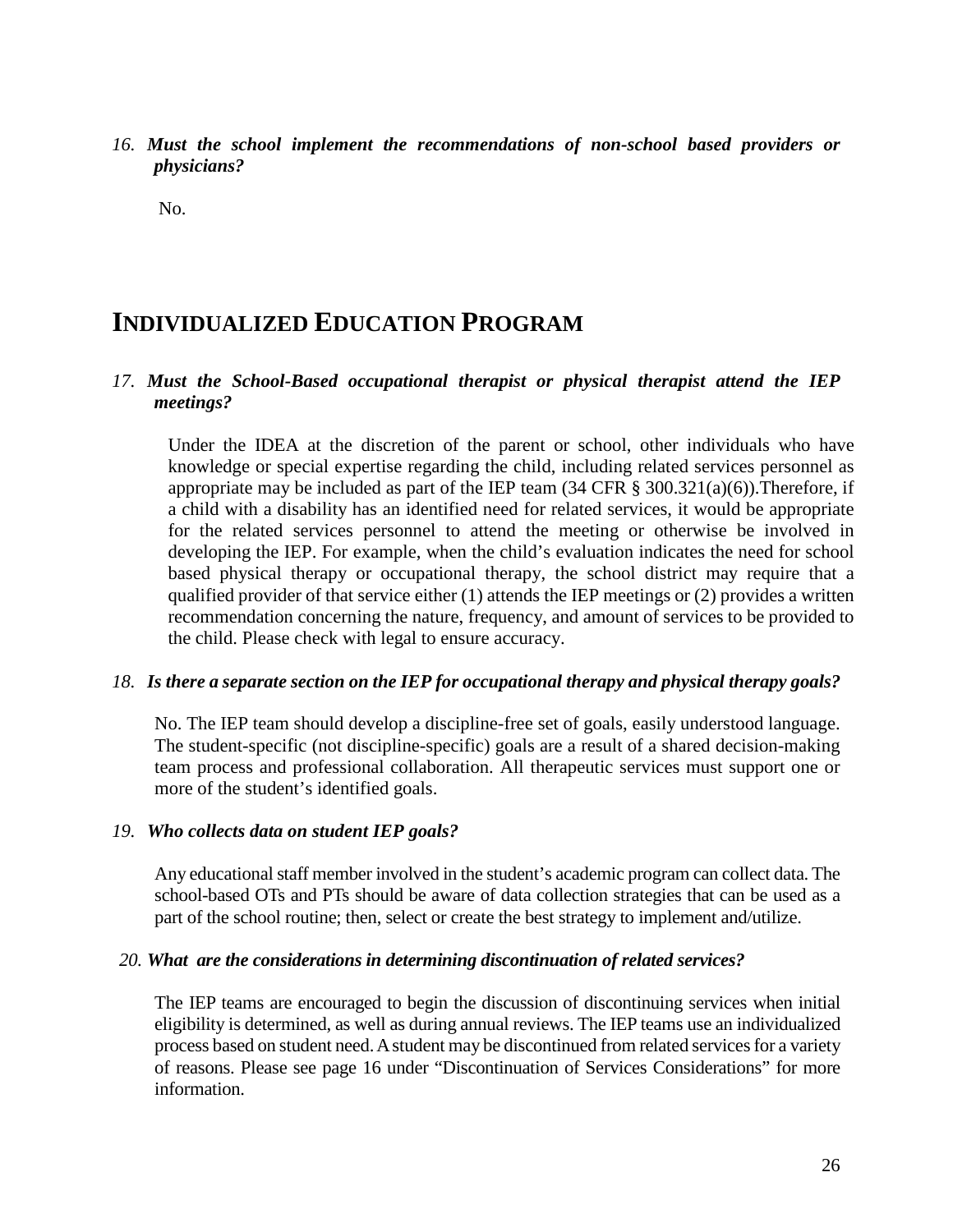#### *21. Do related service providers participate in extended school year (ESY)?*

This is a determination of the IEP team. Please reference the Special Education in Montana Guide for further information.

#### *22. Can an IEP be changed without a meeting?*

Yes. It is the responsibility of the case manager to facilitate an amendment to an IEP. The parent would need to be notified and agree in writing of the change. The required IEP team members need to agree to the changes by signing the amendment document. Please refer to the Special Education in Montana Guide.

#### *23. Can the IEP Team add a related service (like OT or PT) to IEP services without the related service staff being present at the meeting?*

The related service provider must be involved with the amendment process or attend the IEP meeting. It is a recommended practice to involve the service provider for professional input as to the need for the service. The IEP team may add a related service to an IEP, either by way of an amendment or at an IEP meeting.

# **RECORDS**

#### *24. Are Related Service records education records?*

Yes. Education records are those records that are directly related to a student, contain personally identifiable information, and are maintained by the school district or by a party acting for the school district.

#### *25. Must educational records be kept a minimum of five years (i.e., IEP, evaluation reports, test protocols, progress reports, etc.)?*

Yes. The Montana Local Government Records Committee establishes a School District Records Schedule No. 7 which sets out the requirements for special education records. Special education records are to be maintained by the school district five years from the end of the student's special education services, or per parent request when no longer needed by the school (34 CFR § 300.624; MCA § 20-1-212). [https://sos.mt.gov/Portals/142/Records/forms/Local\\_Schedule7.pdf?dt=1493747960407&d](https://sos.mt.gov/Portals/142/Records/forms/Local_Schedule7.pdf?dt=1493747960407&dt=1494024670323&dt=1494025005874&dt=1500324050072) [t=1494024670323&dt=1494025005874&dt=1500324050072](https://sos.mt.gov/Portals/142/Records/forms/Local_Schedule7.pdf?dt=1493747960407&dt=1494024670323&dt=1494025005874&dt=1500324050072)

Note: the IEP must be retained for 7 years if the school received Medicaid reimbursement for services identified in IEP.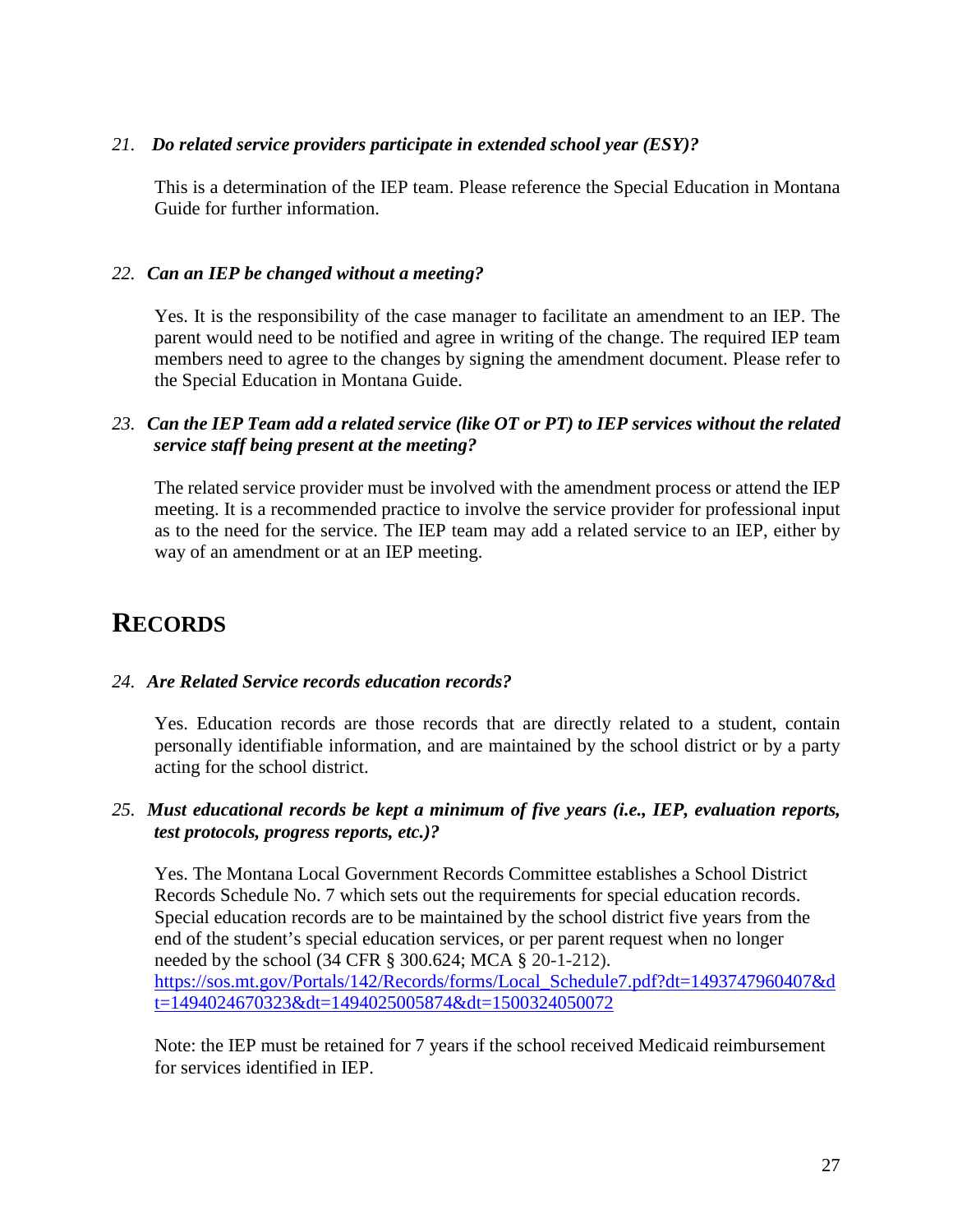#### *26. How long must school-based Medicaid documentation and billing records be kept?*

These records must be retained for a period of at least six years and three months from the date on which the service was rendered or until any dispute or litigation concerning the services is resolved, whichever is later (ARM 37.85.414).

# **OTHER IEP TEAM CONSIDERATIONS**

#### *27. What should a school do if they receive an order from a medical doctor for school-based occupational therapy (OT) or physical therapy (PT)?*

When directed to a school, a doctor's prescription should be treated as a recommendation to be considered by the student's IEP team if the student has an IEP. The physician may be invited by the parent to participate in the team planning process. The IEP team (if the student is receiving special education services) reviews the order or request and any relevant data to determine the educational need that may or may not be associated with the request and determines if an evaluation will be completed.

If the parent also requests an evaluation, the special education legal requirements should be followed. The school provides the parent notice of intent to conduct an evaluation or refusal to evaluate. Written parental consent is needed prior to conducting the evaluation. Although a need for related services and/or an evaluation is determined by the educational team and not the doctor, information from the doctor will be considered by the evaluation and/or IEP team. If parental permission has been given, OTs, PTs, or other professionals may communicate with the doctor about the decisions of the evaluation and/or the IEP team.

# **SPECIALLY DESIGNED PHYSICAL EDUCATION**

#### *28. Can school-based physical/occupational therapy replace a student's specially designed physical education program?*

No. School-based physical/occupational therapy may be needed to support one or more of the goals in the student's physical education program. Physical/Occupational therapy is not a substitute for the health enhancement education program.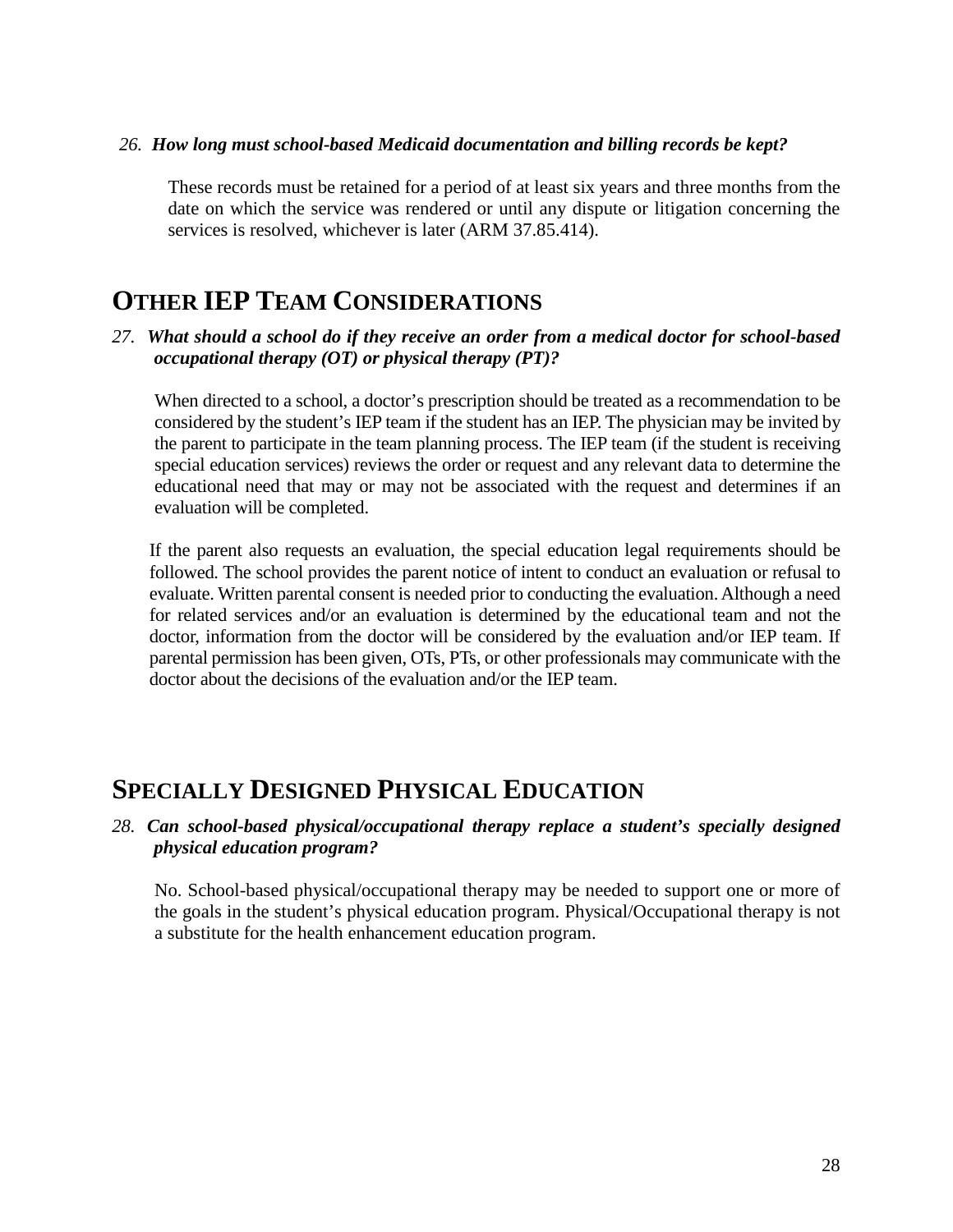# **PROCEDURAL SAFEGUARDS**

*29. If the IEP team determines that a comprehensive re-evaluation is necessary, is parental consent required for the school-based OT/PT to participate in the re-evaluation?* 

Yes. Consistent with requirements of IDEA, parental consent through the Evaluation Plan is required for reevaluations. Written notice that meets the requirements of 34 CFR § 300.503 must also be given to the parent a reasonable time prior to the reevaluation.

A parent may revoke consent for services at any time. The revocation of consent must be provided to the district in writing. Upon receipt of the parent's written revocation of consent, the district must follow procedures under ARM 10.16.3505A.

*30. Once a student has qualified to receive special education services and has an active IEP, what process does a therapist go through to obtain permission to initially observe, evaluate, and report findings and recommendations to the IEP team?*

Once a student is receiving special education services, the IEP team determines if any additional information is needed. Therefore, this decision can be made at an IEP meeting and documented in the notes. However, another option is for the therapist and/or case manager to contact the parent, discuss the concerns and together make a determination if a meeting needs to be held prior to gathering the related service evaluation information. The school district should document the conversation. Once the observation/evaluation is concluded the team may determine to reconvene to discuss results and make any needed changes to the IEP. This can be done through an amendment or by rewriting the IEP.

# **HANDWRITING**

*31. Does a student who demonstrates functional fine and visual motor skills but consistently produces messy or illegible handwriting require the support of school-based occupational therapy services for handwriting instruction?*

Handwriting curriculum is typically part of the educational process which is taught by teachers. Occupational therapy as a related service is not required to teach students handwriting or correct poor writing habits. An occupational therapy assessment will summarize the student's current functional sensory-motor performance status and identify whether a disability exists which impacts their ability to complete written work. If the student has skills in the functional range, there will not be a need for the support of school-based occupational therapy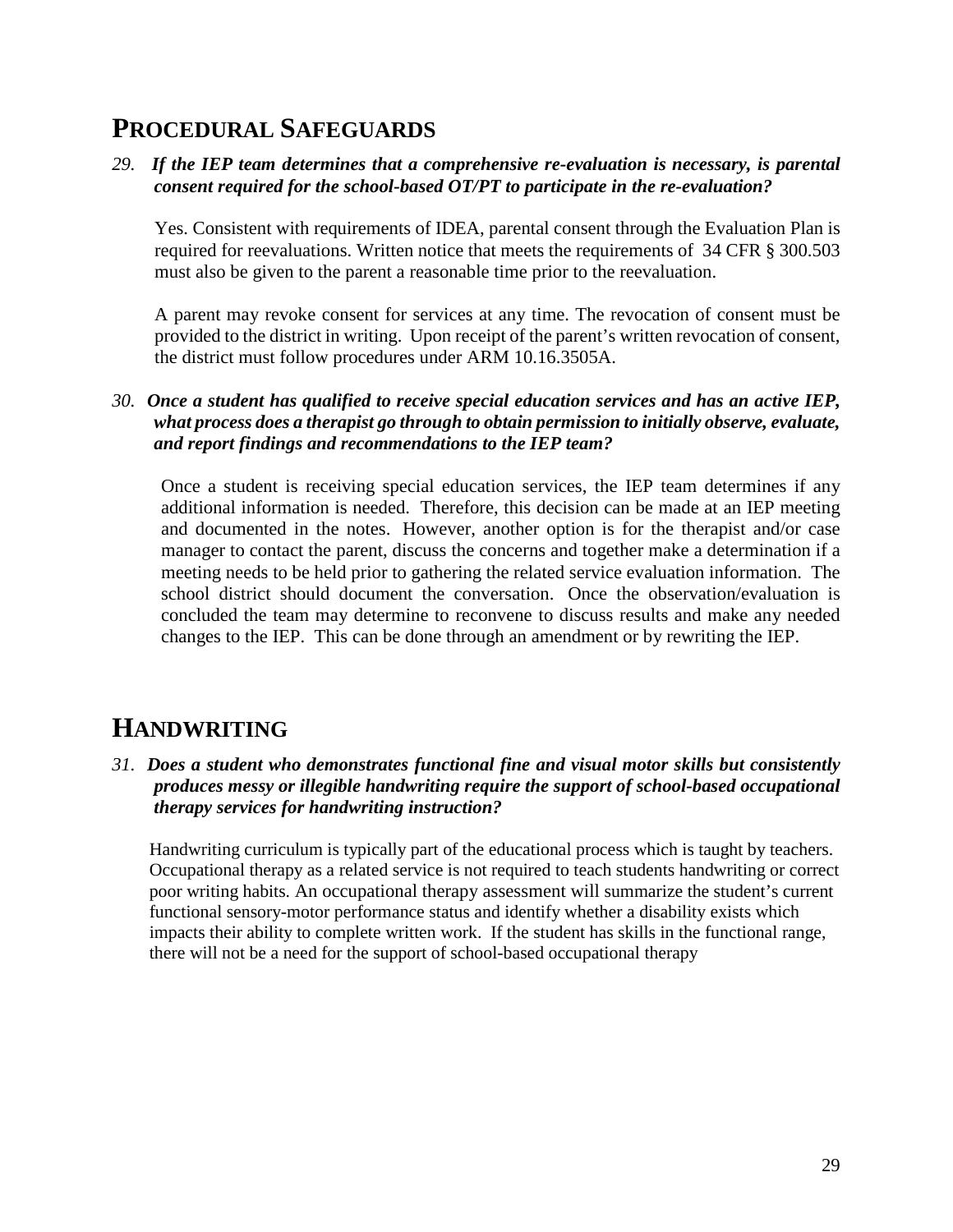# **APPENDIX A**

#### *Resources for Occupational and Physical Therapists*

#### **Montana Information**

Montana Office of Public Instruction [http://www.opi.mt.gov](http://www.opi.mt.gov/)

Montana School OT/PT Organization [http://www.mtschoolotpt.org](http://www.mtschoolotpt.org/)

#### **General Information**

NICHCY News Digest "Related Services," 2001, at <http://www.nichcy.org/pubs/newsdig/nd16.pdf>

Council for Exceptional Children's "Occupational Therapists Making a Difference in the Lives of Students with Special Needs," 2000, at [http://www.cec.sped.org/Content/NavigationMenu/ProfessionalDevelopment/CareerCenter/occu](http://www.cec.sped.org/Content/NavigationMenu/ProfessionalDevelopment/CareerCenter/occupational.pdf) [pational.pdf](http://www.cec.sped.org/Content/NavigationMenu/ProfessionalDevelopment/CareerCenter/occupational.pdf)

Council for Exceptional Children's "Physical Therapists Making a Difference in the Lives of Students with Special Needs," 2000, at [http://www.cec.sped.org/Content/NavigationMenu/ProfessionalDevelopment/CareerCenter/physi](http://www.cec.sped.org/Content/NavigationMenu/ProfessionalDevelopment/CareerCenter/physicaltherap.pdf) [caltherap.pdf](http://www.cec.sped.org/Content/NavigationMenu/ProfessionalDevelopment/CareerCenter/physicaltherap.pdf)

"Occupational Therapy in Educational Settings Under The Individuals With Disabilities Education Act," 2003, AOTA,<http://www.aota.org/featured/area6/docs/ssfact.pdf>

#### **National Organizations**

American Occupational Therapy Association (AOTA) 4720 Montgomery Lane P.O. Box 31220 Bethesda, Maryland 20824-1220 [www.aota.org](http://www.aota.org/)

[American Physical Therapy Association](http://www.apta.org/AM/Template.cfm?Section=Home) 1111 North Fairfax Street Alexandria, Virginia 22314-1488 [www.apta.org](http://www.apta.org/)

Federation of State Boards of Physical Therapy 509 Wythe Street Alexandria, VA 22314 [www.fsbpt.org](http://www.fsbpt.org/)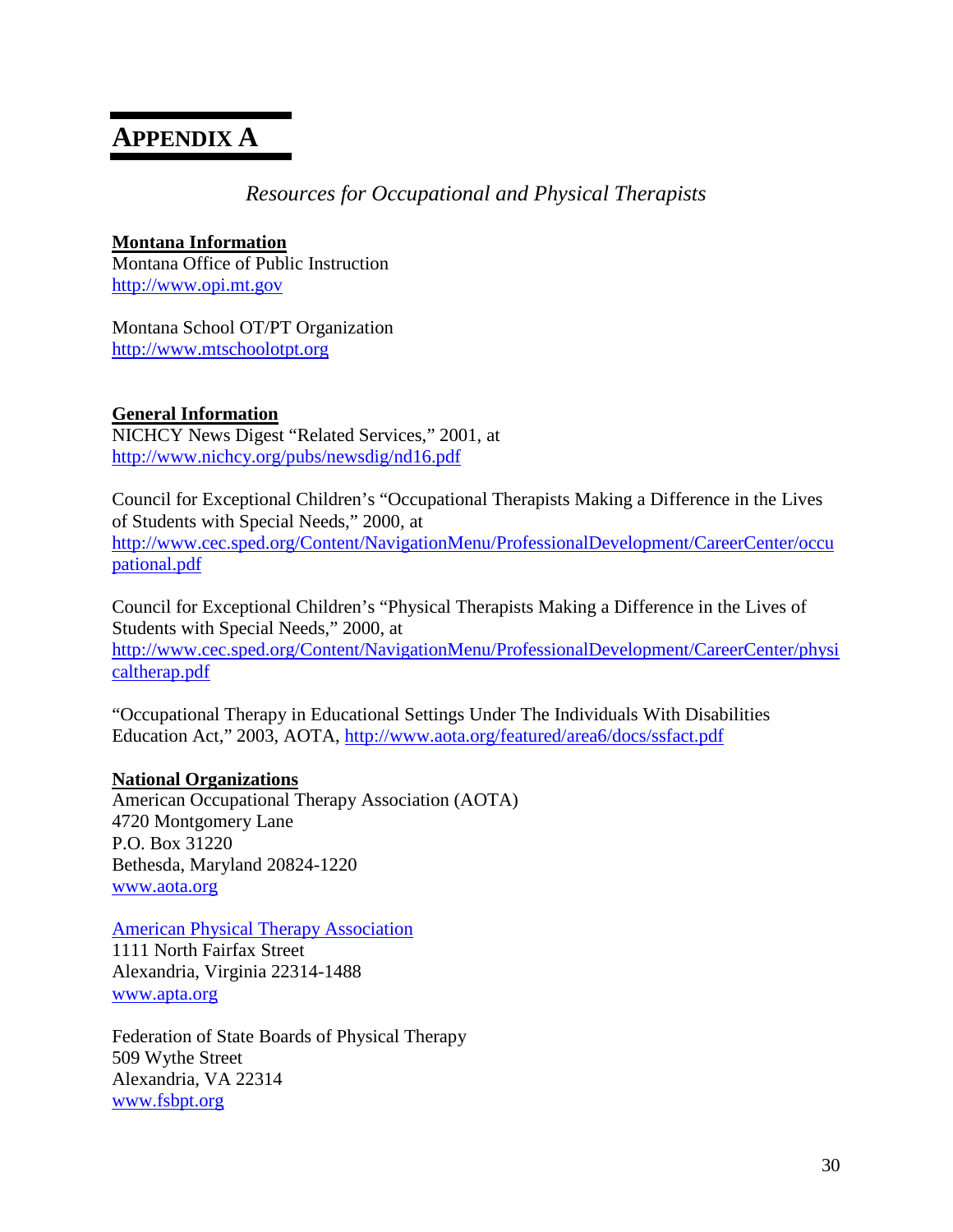#### **Resources**

Wisconsin Department of Public Instruction – School-Based Occupational Therapy [http://dpi.wi.gov/sped/occ\\_ther.html](http://dpi.wi.gov/sped/occ_ther.html)

Kansas State Department of Education – Occupational Therapy and Physical Therapy Services in Schools: Frequently Asked Questions (January 2006) <http://www.kansped.org/ksde/resources/otptfaq06.pdf>

Collaborating for Student Success: A Guide for School-Based Occupational Therapy 2nd Edition Edited by Barbara Hanft, MA, OTR, FAOTA, and Jane Shepherd, MS, OTR/L, FAOTA 2016 AOTA Press The American Occupational Therapy Association, Inc.